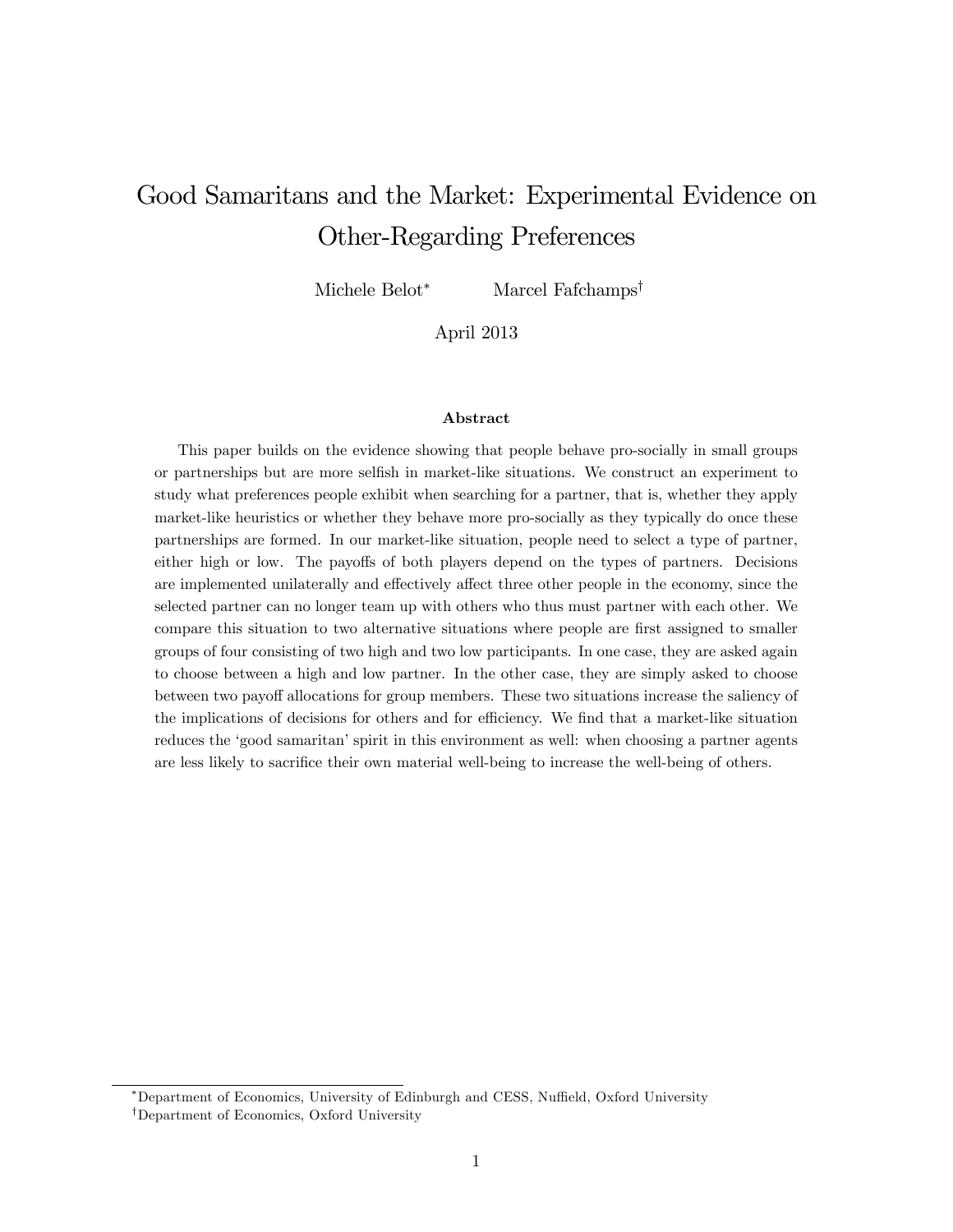### 1 Motivation

Partnership formation is at the core of economic and social life: friendships, marriages, business partnerships or political alliances are a fundamental underpinning of economic and social exchange. In turn, this network of partnerships and social ties sustains societal divides along many socioeconomic dimensions such as race, religion or education (McPherson, 2001).

Very often partnerships are formed voluntarily, and arise from a process that entails choosing one another and agreeing on how the gains from partnership are shared. There is many examples of pairings of two types of agents  $-e.g.,$  producers and investors, farmers and landowners, advisors and advisees  $\overline{-}$  in which collaboration is voluntary and entail a sharing agreement. The sorting patterns resulting from such partnership formation play a crucial role in the allocation of resources within a society, both in terms of efficiency and equality. Economists and sociologists have long been interested in how relationships are formed and who matches with whom, starting with the early work by Becker (1973).

This paper studies the role of other-regarding preferences in the process of partnership formation. The literature on decentralized matching is agnostic as to what role these preferences may play. But there is now a well established literature on social preferences (Fehr and Schmidt 1999, Bolton and Ockenfels 2006, Charness and Rabin 2002) showing that people are willing to transfer resources to others, in particular if these transfers reduce inequality, and that the role of other-regarding preferences seems particularly salient in the context of small partnerships. Take the example of household production. Without a modicum of altruism, free-riding would limit the provision of household public goods, making households less efficient and, hence, less likely to survive as production and consumption units. Given how important household stability must have been for reproductive success over the course of human history, we expect human societies to have developed strong norms and behavioral traits that favor other-regarding behavior within small groups (e.g., Fehr and Schmidt 1999, Ledyard, 1995, Camerer, 2003, Henrich et al. 2005).

In contrast, exchange in competitive markets can deliver an efficient outcome even if all partici-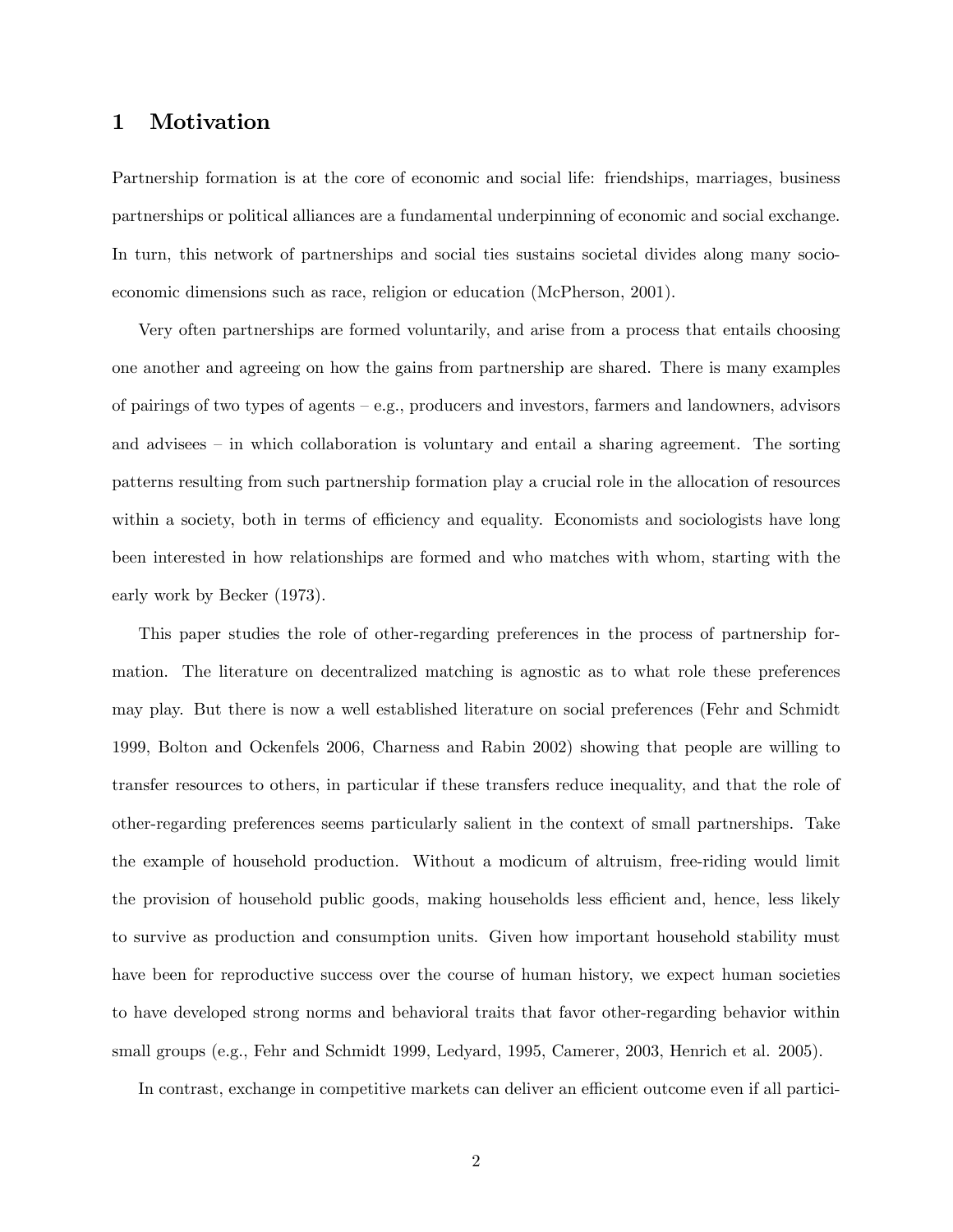pants act to maximize their own material welfare and nothing else. The original insight goes back to Adam Smith's shoemaker parable, and it has been verified in numerous market experiments (e.g., Smith 1962). Indeed, in a review of the experimental evidence, Bowles (1998) observes that the more the experimental situation approximates a competitive (and complete contracts) market with many anonymous buyers and sellers, the less other-regarding behavior is observed. This finding fits with the two apparently opposite views of Adam Smith who argues in the Wealth of Nations (1776) that self-interest prevails in markets, while acknowledging the pro-sociality of human nature in the Theory of Moral Sentiments (1759). Vernon Smith (1998) points out that these two forms of human nature are not contradictory but apply to different contexts. Selfish behavior maximizes the gains from impersonal market exchange, while cooperative behavior maximizes the gains from non-market personal exchange.

So far, little is known as to what role do other-regarding preferences play in partnership formation. The literature on decentralized matching describes the process of match formation as a market-like process while the literature on other-regarding preferences suggests that such preferences are particularly strong in small partnerships. So the question is: do people apply market-like heuristics when searching for a partner (i.e. behave selfishly); or do they behave more pro-socially, as they do once these partnerships or small entities are formed? And if they do behave differently, what motivates differences in behavior?

This paper provides experimental evidence of the role of other-regarding preferences in the process of partnership formation and sorting. We focus on one possible mechanism that distinguishes markets from personal relations, namely, how salient are the implication of oneís choice on others' payoff. In a small group situation, the implications of decisions on others are clear and salient. But they are much less so in a market situation. Hence participants may feel empowered to pursue their own material welfare and ignore the consequences of their choice on others. To illustrate, imagine one remaining bread and several consumers. In a small group allocation, it is immediately obvious that taking the last bread has implications on others. People may therefore feel morally or socially obliged to share or let others have the remaining bread. In contrast, if the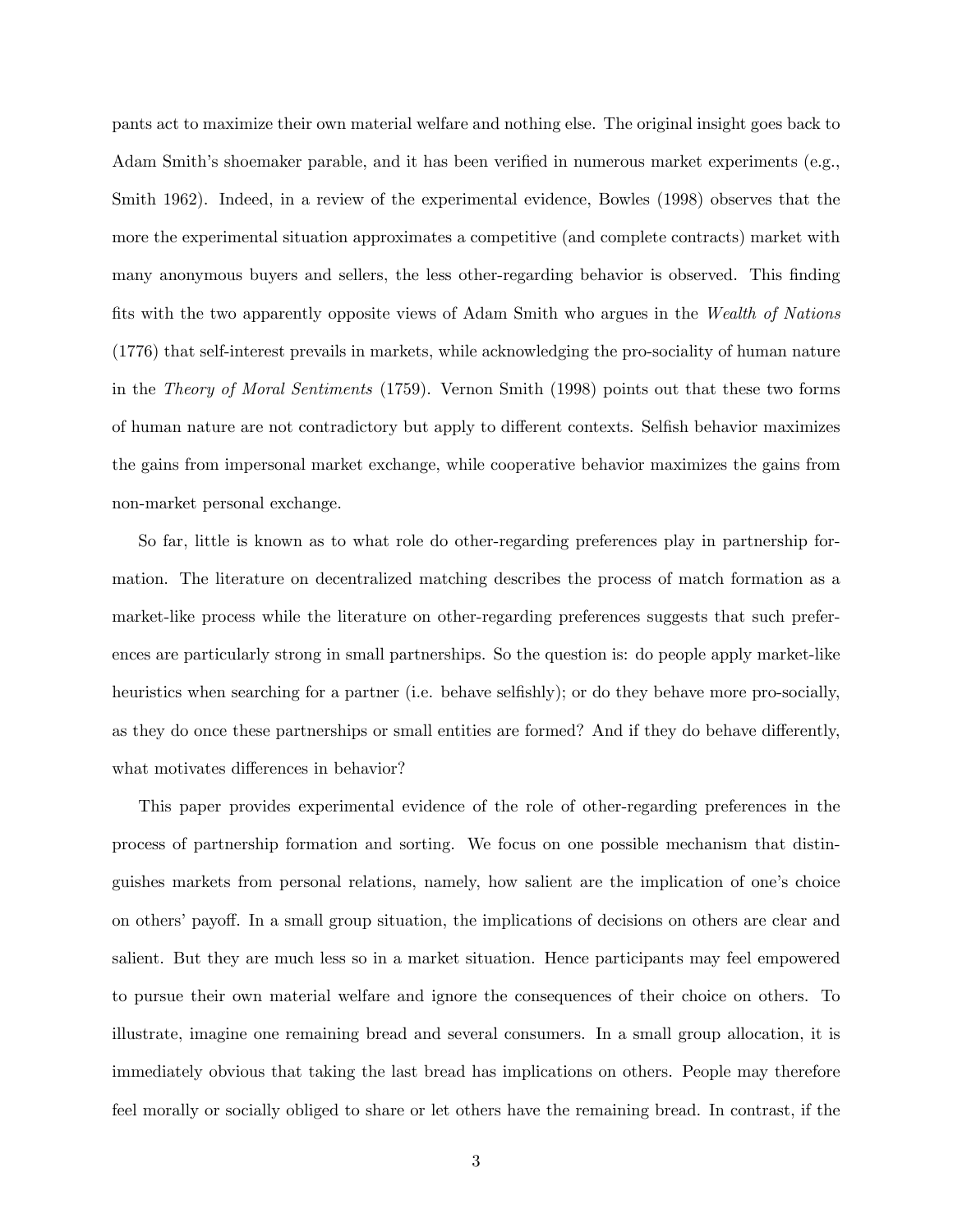bread is the last one at the shop, the implications of taking it on others are the same  $-\text{buth they}$ are less salient. We suspect that many people will take the last bread if they can, and will feel little guilt for depriving others from it.

We consider different types of other-regarding preferences: pro-social preferences (Fehr and Schmidt 1995; Bolton and Ockenfels 2006); invidious preferences (Blanchflower and Oswald 2004; Fafchamps and Shilpi 2008); and preferences for efficiency (Charness and Rabin 2002). In our design we separately vary the implication and saliency of partner choice on efficiency and income distribution. We study unilateral partnership formation - i.e., partnership formation without mutual  $\text{constant}$  – in order to identify preferences separately from strategic considerations in partnership formation.

We consider an environment with two "categories" of people intended to represent, in an uncontextualized way, the two sides of a partner selection choice. 24 participants are invited to participate to each session. They are assigned to one category, and to one of two types – 'high' and 'low' – based on their performance in a real effort task before the experiment proper begins. The first treatment we introduce is a simple small group dictator allocation decision involving groups of four people (two high and two low types from each category). Participants are asked to choose between two divisions of payoffs among the four, with no reference to partner selection. In a second treatment, we present the same allocation problem, but the decision is framed as a choice between a high or low partner. In the third treatment the allocation problem is also framed as a choice of partner, but unlike in treatment 2 the decision is put in the context of a large "market" with many participants. In the two latter treatments, experimental subjects are shown the payoff distributions associated with all four types of partnerships. In all three cases, the decision of one of four players is selected at random and implemented in a unilateral manner to determine the payoff of all four. This allows us to abstract from strategic considerations when we infer preferences from choices. But the treatments vary the salience of the effects of one's choices on others. In the first treatment, the implications that decisions have on others are obvious and salient. They become less salient as we move towards a more market-like situation. We conjecture that this decrease in saliency may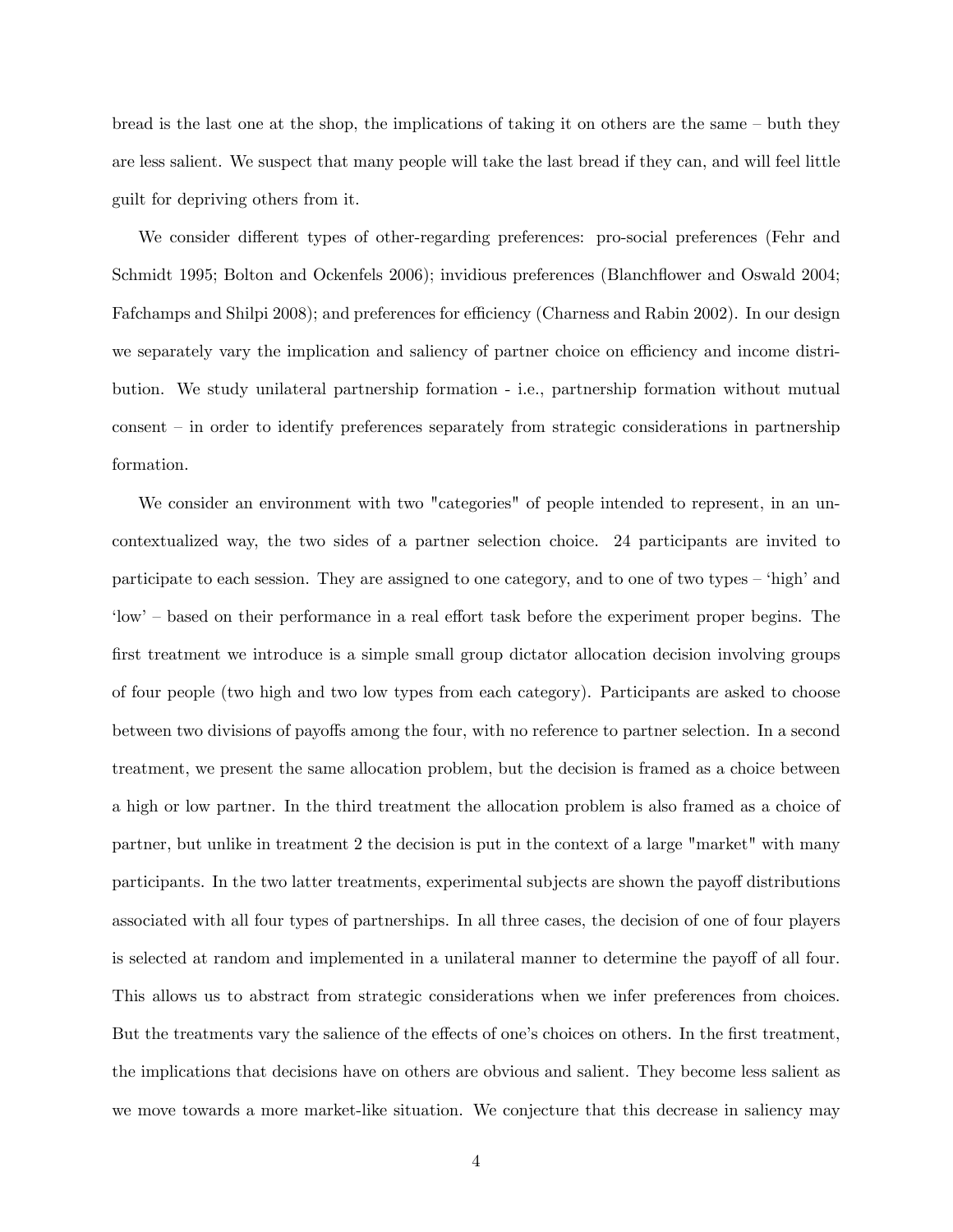trigger selfish heuristics.

In our three experimental treatments we find that participants mostly follow their material selfinterest. This is in line with numerous studies of behavior in market games. We find a significant difference in partner selection between large groups (treatment 3) and small groups (treatment  $2$ ), but a much smaller difference between treatment 2 and the group treatment 1. This suggests that participants display other regarding preferences whenever they perceive their decision has a direct impact on others. In treatment 3 they are less likely to sacrifice their individual payoff to increase aggregate efficiency. As a result aggregate efficiency falls since the design rules out the operation of competitive forces. There is little or no statistical difference between treatments 1 and 2.

Because we experimentally assign participants to different average payoffs, we can test whether deviation from pure selfish behavior varies with expected income from the experiment. We find that high payoff agents are on average more altruistic than low payoff agents, but significantly less so in a partner selection environment. Similarly, low payoff agents are less reluctant to reduce others' payoff in a partner selection environment, particularly if the number of participants is large. We interpret these findings as suggesting that a large partner-selection environment reduces the 'good samaritan' spirit: agents are less likely to sacrifice their own material well-being to increase the well-being of others.

The paper is structured as follows. Section 2 presents the experimental design and the different treatments. The testing strategy is outlined in Section 3. Empirical results are presented in Sections 4 and 5.

# 2 Experimental Design

Participants play in sessions of  $24<sup>1</sup>$  and participants in a session only play one treatment – i.e., we use a 'between subjects' design. A detailed description of the experimental protocol is given in Appendix.

<sup>&</sup>lt;sup>1</sup>In 3 sessions (one for each treatment), the number of people who reported for the experiment was less than 24. Hence the experiment was played in groups of 20 instead. This does not affect the experiment except in treatment 3.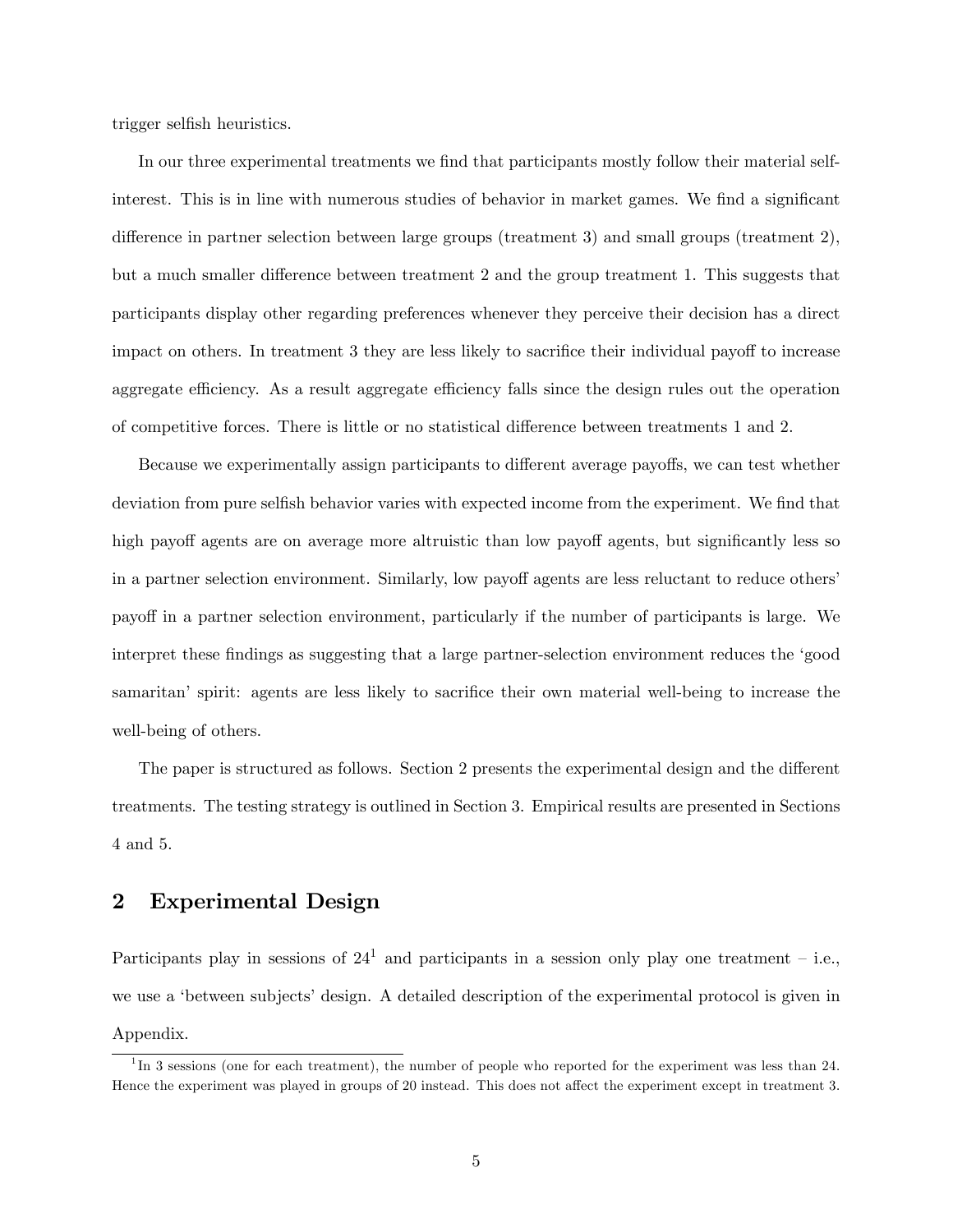### 2.1 Stages

Within each session the experiment is divided into two stages. In the first stage, the pool of participants is divided equally and randomly into two categories  $A$  and  $M$ .<sup>2</sup> The two categories are intended to represent, in an uncontextualized way, the two sides of a matching game, e.g., bridegroom, employer-employee, or hospital-intern. Having been assigned to a category, each participant individually completes a computerized task. Subjects are asked to do simple calculations for a period of 3 minutes – additions or multiplications depending on the category,  $A$  or  $M$ , to which they have been randomly allocated. Based on their performance in the task relative to other participants in the same session and category, they are assigned one of two types – bottom  $50\%$  or top  $50\%$ . Here we denote the two types simply as 'high' and 'low'.

In the second stage of the experiment, participants play six rounds of an allocation game. No feedback is provided to participants until the end of the experiment, at which time they are only told their final payoff. Since payoffs are based on one randomly selected round, it is impossible for participants to infer the choices of other participants. The purpose of this is to rule out repeated games and strategic play: each round is de facto a dictator game with anonymous others and no feedback.

In the first two treatments, participants are assigned to groups of four. Each group consists of a low and high type participant from each category. In treatment 1 (T1) choices are presented as a selection between two 'pies' divided into four possibly unequal slices  $-$  see Instructions in Appendix A. For each round, each participant in each group selects his favorite pie/allocation. At the end of the session, one subject from each group and one round are selected at random, and his/her choice determines the payoff of all four participants in the group. The structure of the game thus resembles a dictator game with four players.

In treatment 2 (T2) participants are asked to indicate whether they would prefer to form a partnership with the low or high type participant from the other category. They are shown how the payoffs would be distributed for each possible partnership (high  $A/\text{high } M$ , high  $A/\text{low } M$ , low

<sup>&</sup>lt;sup>2</sup>In the experiment these categories are refereed to as 'Addition' and 'Multiplication' – see below.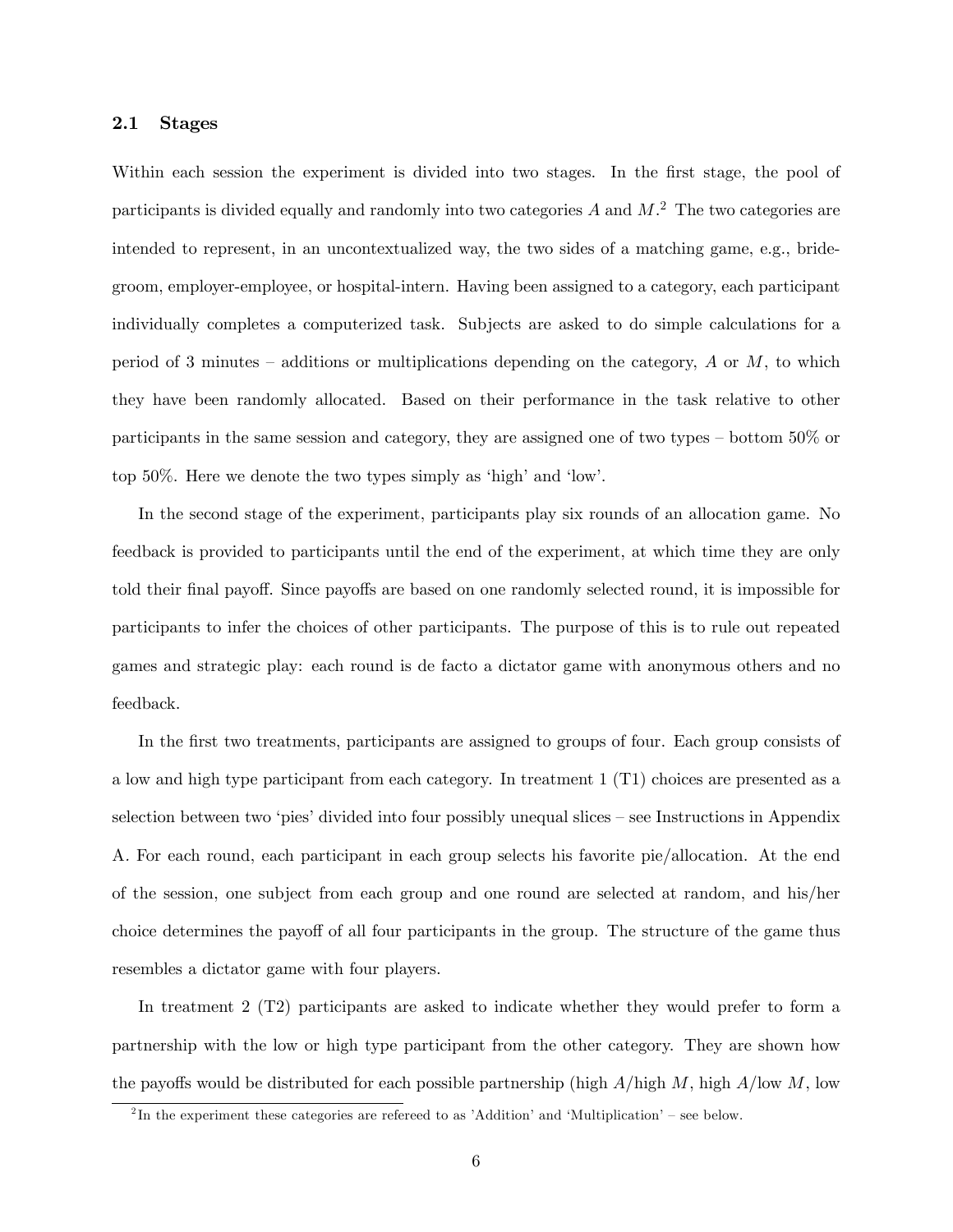$A/\text{low }M$ , low  $A/\text{high }M$ ). They are also made aware of the implications of their choice for the 2 other participants in their group. For example, if a participant in category  $M$ , say, selects the high type in category  $\tilde{A}$  as partner, this also determines the payoff of the two remaining players since they can now only be matched with each other. Participants are made aware of this  $-\text{see}$ Figure A2. As in treatment 1, final payoffs are determined by randomly selecting one round and one subject from each group, and letting his/her choice of partner determine the payoff of all four participants in the group.

In treatment 3 (T3), all 24 participants in a session play a partner selection game together as follows. Each participant is asked to select one of two possible types of partners, high or low, among players of the other category. Since the 24 participants are divided equally between categories A and  $M$ , and subsequently divided equally between low and high type within each category, there are six participants in each category  $\times$  type. Because players are anonymous and there is no feedback, the choice of each player resembles treatment 2 except for the larger number of players. They are also shown how the payoffs would be distributed for each possible partnership, as in treatment 2. But they are not told anything explicitly about the implications of their choice for others. To understand these implications, they need to understand that by choosing a partner of a certain type, they prevent one person from their own category to be matched to a partner of that particular type.

Payoffs in treatment 3 are determined as follows. We first randomly select one category (A or  $M$ ) at random as well as one of six rounds. We then aggregate the choices of the participants in the selected category. If there is excess demand for one type, then the scarce type is allocated in a random manner between those who have expressed a preference for it. For instance, say category A is selected. Of the 12 participants in category A, 8 have selected to match with a high type. Since there are only 6 high types in category  $M$ , each of the 8 participants is allocated to a high type match with a probability equal to 6/8, and a low type match with probability 2/8. The 4 participants who have selected to match with a low type get their choice of type. The payoff determination process is explained in detail to participants before the experiment (see Instructions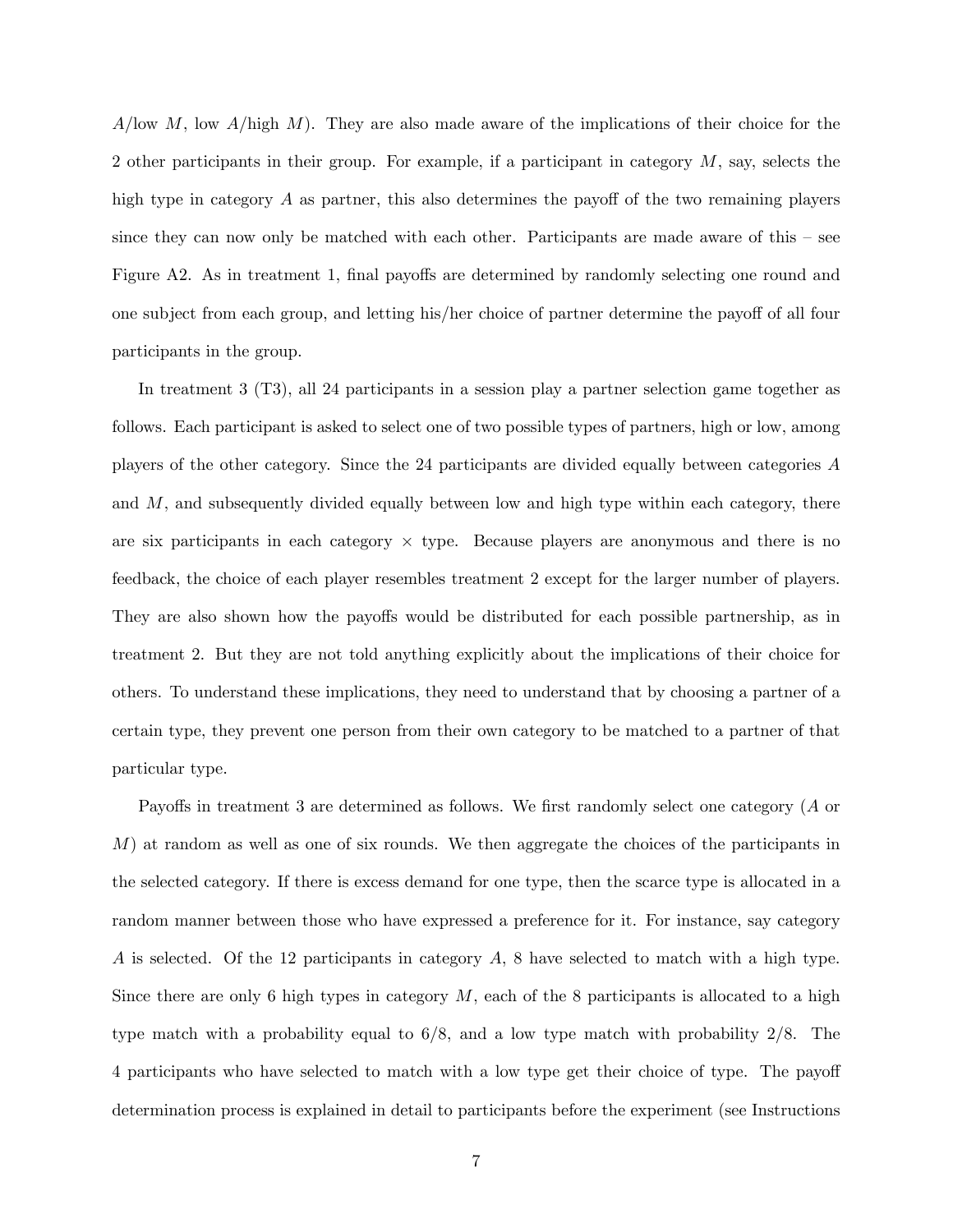in Appendix for details).

The three treatments differ in the salience with which a subject's choice affects other players. In treatment 1, it is obvious by design that selecting one pie affects one's payoff and that of three other players. In treatment 2, it is clear to each player that their choice affects the payoff of the partner they choose. Given the payoff determination rule, they can also deduce that selecting one partner de facto forces the other two players together. Alternatively they may follow a market logic and convince themselves that their choice directly affects only one other player, and hence that their other-regarding preferences only apply to that player.

In treatment 3 players can, as in treatment 2, clearly see the effect of their choice on their  $\alpha$  yet to be determined  $\alpha$  partner. But by taking one possible partner away from the choice set of other participants, they also de facto limit the choices of other players and impose a specific match to two other  $-$  yet to be determined  $-$  participants. This latter effect is less salient than in treatment 2. Given that all participants are anonymous to each other and never receive feedback on each other's choices, treatment 2 and 3 are ultimately equivalent: ego's choice affects the payoff of three other players. But realizing this takes some sophistication, which we formalize later in this paper. Because of the various rounds of randomization that take place before payoffs are assigned, treatment 3 may blur the sense of responsibility that participants associate with their actions. We call this the ëdilution hypothesisí. A formal presentation of this hypothesis is given Appendix 2.

#### 2.2 Payoffs

Payoffs in the second stage of treatments 2 and 3 represent how gains from matching are shared between matched partners. Gains are always shared equally if both partners are of the same type (both high or both low). If partners are of different types, the division of payoffs differs from game to game so as to vary the efficiency and equity of an heterogeneous match. We call each payoff matrix a scenario.

In a session all participants play 6 different scenarios. The scenarios are the same for all the participants in the same session. The same set of scenarios/payoff matrices is used for the three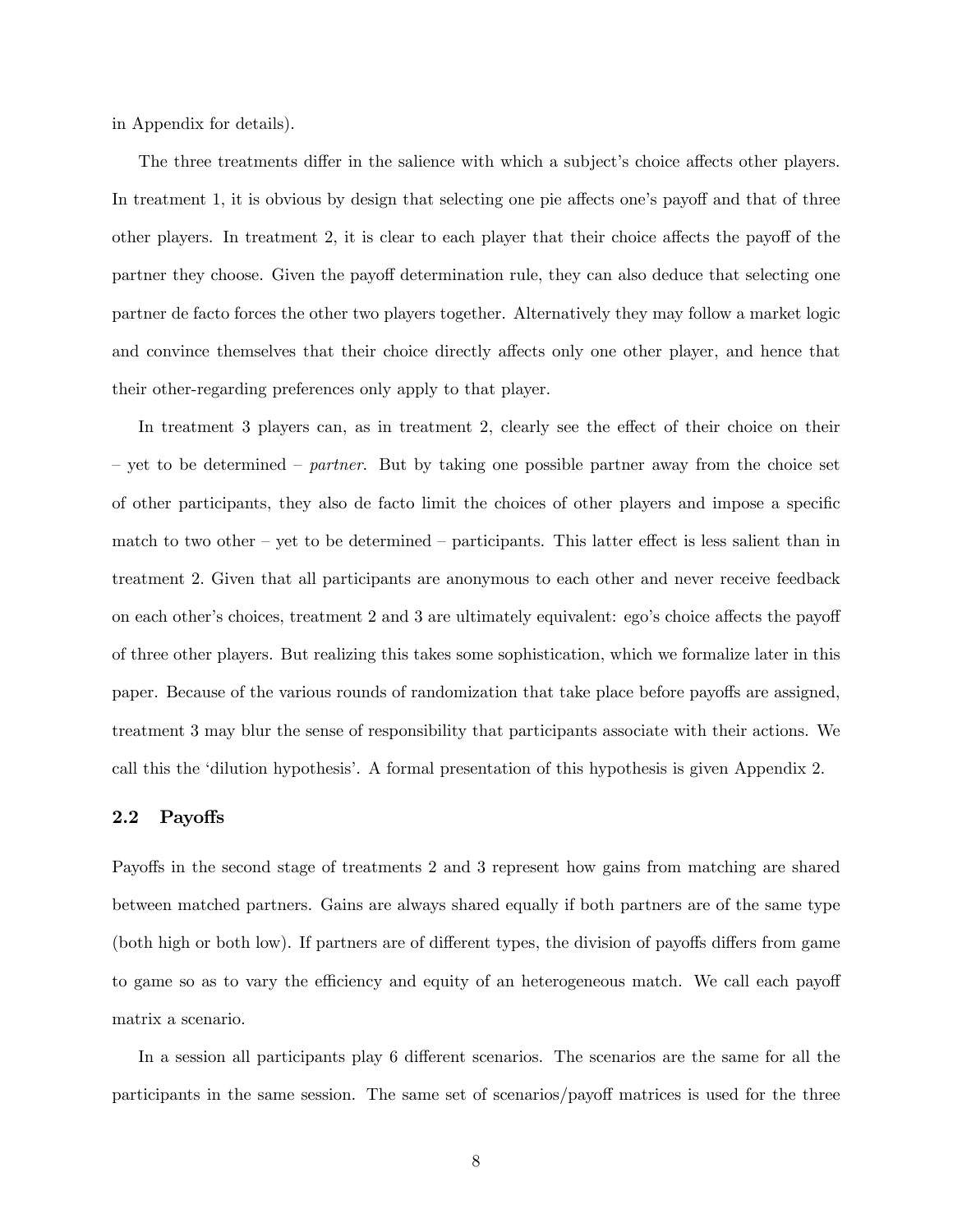treatments. We use a set of 17 different scenarios. In some scenarios, payoffs are such that an heterogeneous match – and hence negative assorting (e.g., low A with high  $M$ ) – is more efficient; in other scenarios, payoffs are such that positive assorting is efficient. We also vary how the gains from a match are divided between the two participants. The three different division rules used are summarized in Table 1.

The scenarios are summarized in Table 2 where are reported the payoffs associated with the different types of partnerships (or different allocations in treatment 1). The different scenarios have been chosen so that we can assign as unambiguously as possible a sequence of choices made by an individual subject to a specific preference archetype, provided that the subject's choices are all consistent with that archetype. We come back to this in Section 3.4.

Table 1. Sharing rule for heterogeneous matches

|          | Low $A$  | High $A$ |
|----------|----------|----------|
|          |          | 1/2,1/2  |
| Low $M$  | 1/2,1/2  | 1/3, 2/3 |
|          |          | 1/6, 5/6 |
| High $M$ | 1/2,1/2  |          |
|          | 2/3, 1/3 | 1/2,1/2  |
|          | 5/6, 1/6 |          |

High types have higher payoffs on average, and low types low payoffs. To help identify otherregarding preferences,<sup>3</sup> we introduce a further payoff differentiation between low A and low M payoffs such that low  $M$  types get, on average, lower payoffs than low  $A$  types. Throughout the analysis we present results broken down by these three payoff categories.

It is important to realize that in each T2 and T3 scenario participants ultimately choose between two possible pairings: (1) high A-high M / low A-low M and (2) high A-low M / low A - high M. The first corresponds to positive assorting, the second to negative assorting. Each of the pairings has an associated total payoff for the four participants affected by someone's choice. Hence to each scenario is associated two possible efficiency values. In some scenarios positive assorting is efficient; in others negative assorting is efficient. Treatment T1 mimics these differences albeit without explicit assorting. In all but  $3.8\%$  of the observations one form of assorting is more efficient than

<sup>&</sup>lt;sup>3</sup>Specifically, we need this design to distinguish between selfish preferences and maximin preferences for low types.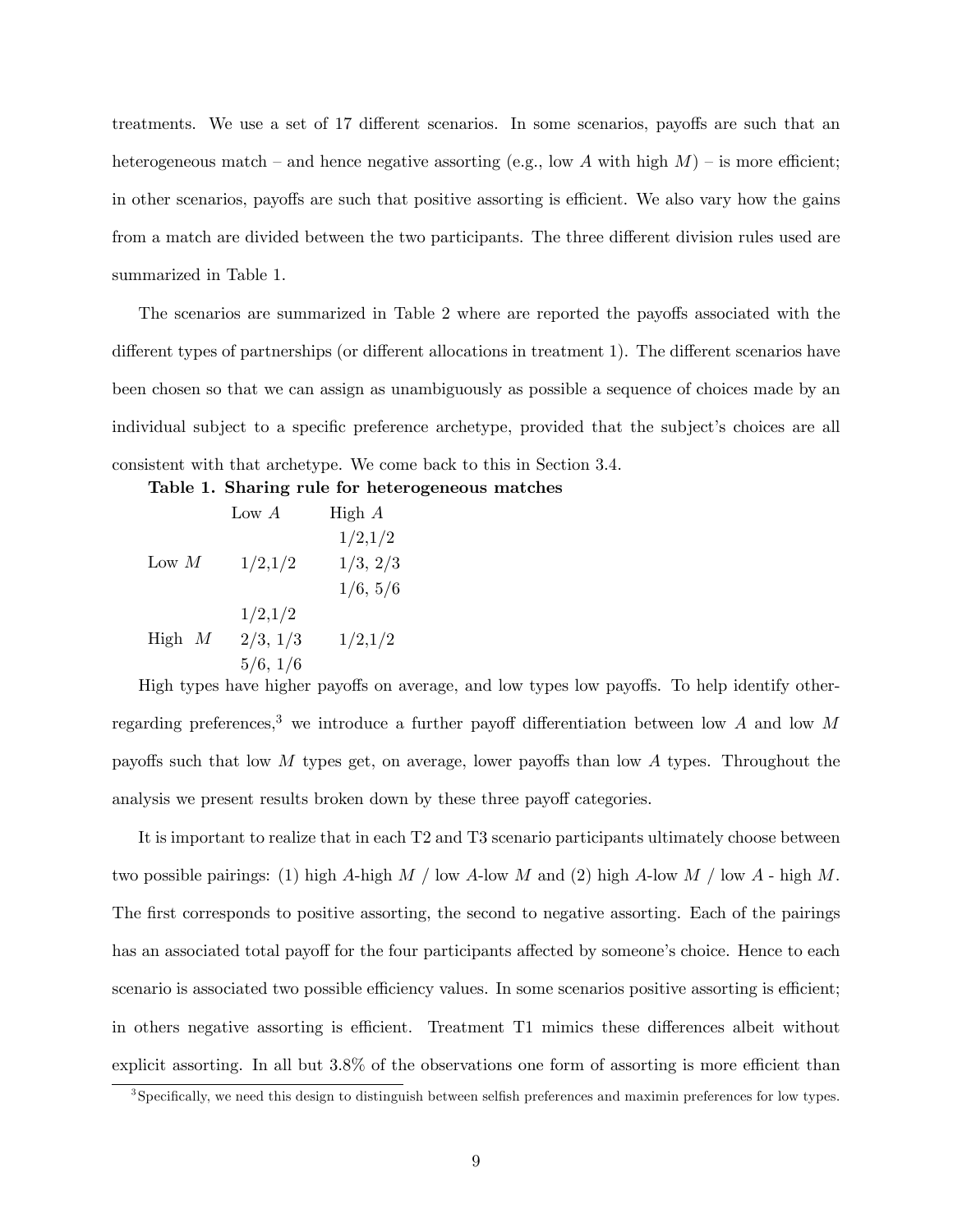the other. However, whether positive or negative assorting maximizes someone's material payoff varies by category and type and according to the sharing rule associated with a particular scenario (see Table 1).

Treatments may affect expressed preferences in different ways. Because treatment 1 resembles the allocation process that takes place within a household, where some members (e.g., the person in charge of grocery shopping) make choices for other members, it may elicit preferences that are more other-regarding. One possibility is that participants pay more attention to the efficiency cost of their action. Another is that they seek a more equal allocation of payoff, or that they are less spiteful.

Because treatment 3 resembles an anonymous market environment, participants may use market heuristics when making choices, feeling empowered to pursue their own material welfare and thereby ignoring the consequences of their choice on others. Treatments 2 and 3 also raise the possibility that players may prefer to match with someone of their type (e.g., high or low) – see for instance Curriani and Mengel (2011) for recent evidence of homophily in experiments with randomly assigned types.

## 3 Analysis and results

The experiment took place at the experimental laboratory of the Centre for Experimental Social Sciences in June and November  $2011<sup>4</sup>$  We ran 12 sessions (4 sessions per treatment). 308 participants took part in total. Participants earned  $\pounds 10.28$  on average.

The first objective of the experiment is to test whether play is systematically different between treatments and, in particular, whether decisions are more sensitive to  $(1)$  the payoffs of others and (2) to efficiency considerations as the saliency of the implications of choices increases. The second objective is to test what type of preference is most likely to account for observed behavior. We report on these two objectives in turn.

 $4\text{We ran the sessions corresponding to Treatment 3 in June 2011 and those corresponding to Treatments 1 and 2011.}$ in November 2011.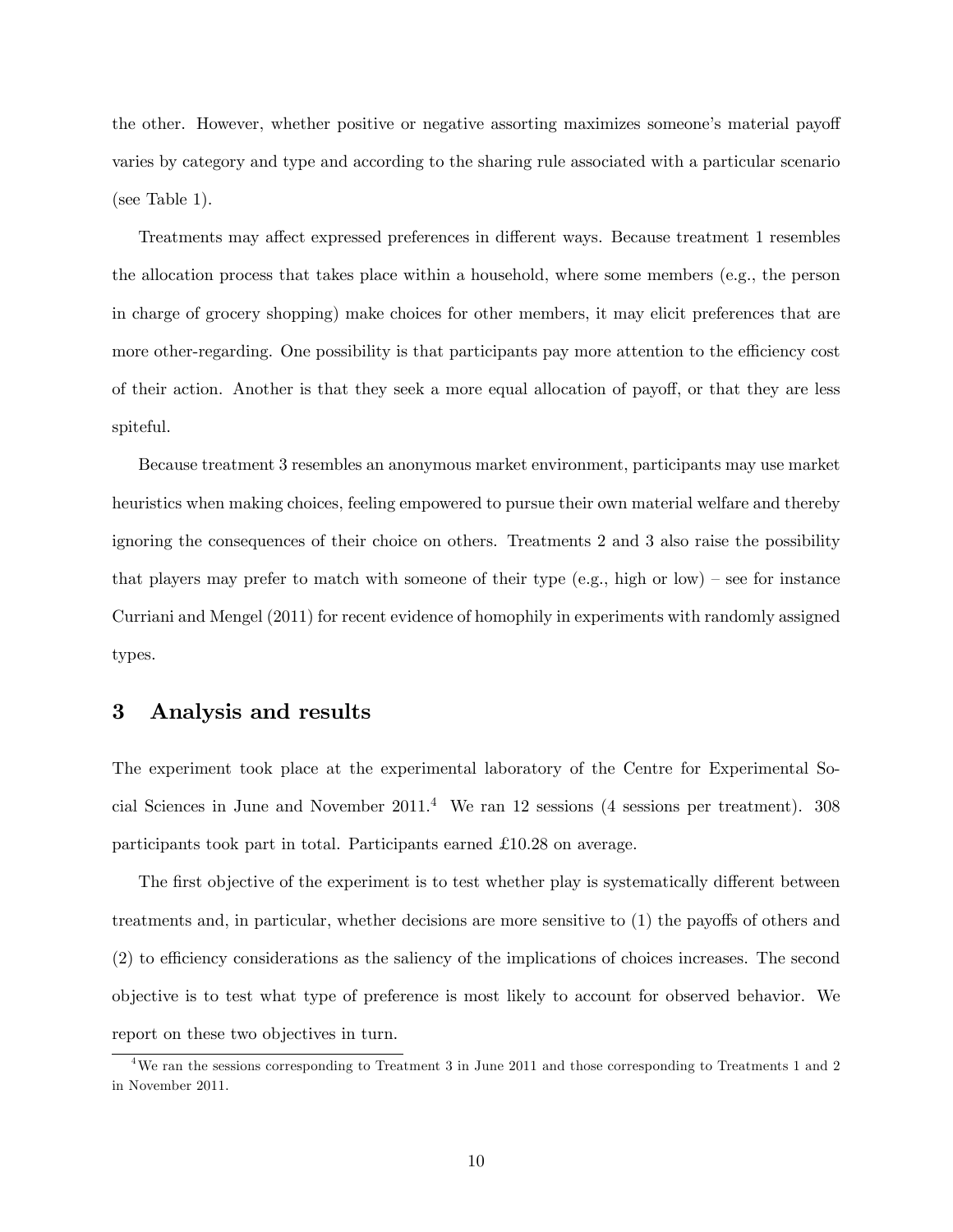### 3.1 Sensitivity to the payoffs of others

Throughout we denote by  $\pi_i$  the payoff of subject i and  $N_i$  be the set of four players affected by  $i'$  choice.<sup>5</sup> We define efficiency as the sum of the payoffs of the four participants affected by the choice of a single player.

#### 3.1.1 Variation across treatments

We begin by showing that play varies systematically with treatments. In Table 3 we report, for each treatment, the proportion of individual choices that maximize one's own material payoff. From the first panel of the Table, we see that most choices are those that maximize the subject's material payoff. There is little difference across treatments, and whatever differences are present are not statistically significant. We also note that the proportion of choices consistent with selfish preferences is highest for low average payoff participants and lowest for high average payoff participants.

The second panel of the Table shows the proportion of individual choices that maximize the aggregate payoff of the other three players affected by ego's choice. Choices in which own payoff or other's payoff is unaffected by  $i$ 's choice are omitted from the calculation. The proportions are reported separately for high type players, low type players in category A and low type players in category  $M$ . The reason is that these players face different individual payoffs and thus different choices. We also report a  $\chi^2$  test of equality of means with its *p*-value below.

The other three panels of Table 3 show the proportion of choices that maximize the payoff of the other three players affected by i's selection. The top right panel presents the average over all choices. We note that the proportion of choices that maximizes others' payoffs decreases systematically as we go from treatment T1 to treatment T3. This is true for all payoff types, but is strongest and highly statistically significant for high payoff participants. For the lowest payoff types, the difference is not statistically significant at standard levels. For the intermediate payoff category, the difference is significant at the  $10\%$  level. This suggests that participants take others' payoff less

 $5<sup>5</sup>$ In treatment 3, the exact individuals affected are unknown prior to ex post randomization, but their payoffs are known since, by design, they belong to the four category  $\times$  type groups. See appendix for a formal demonstration.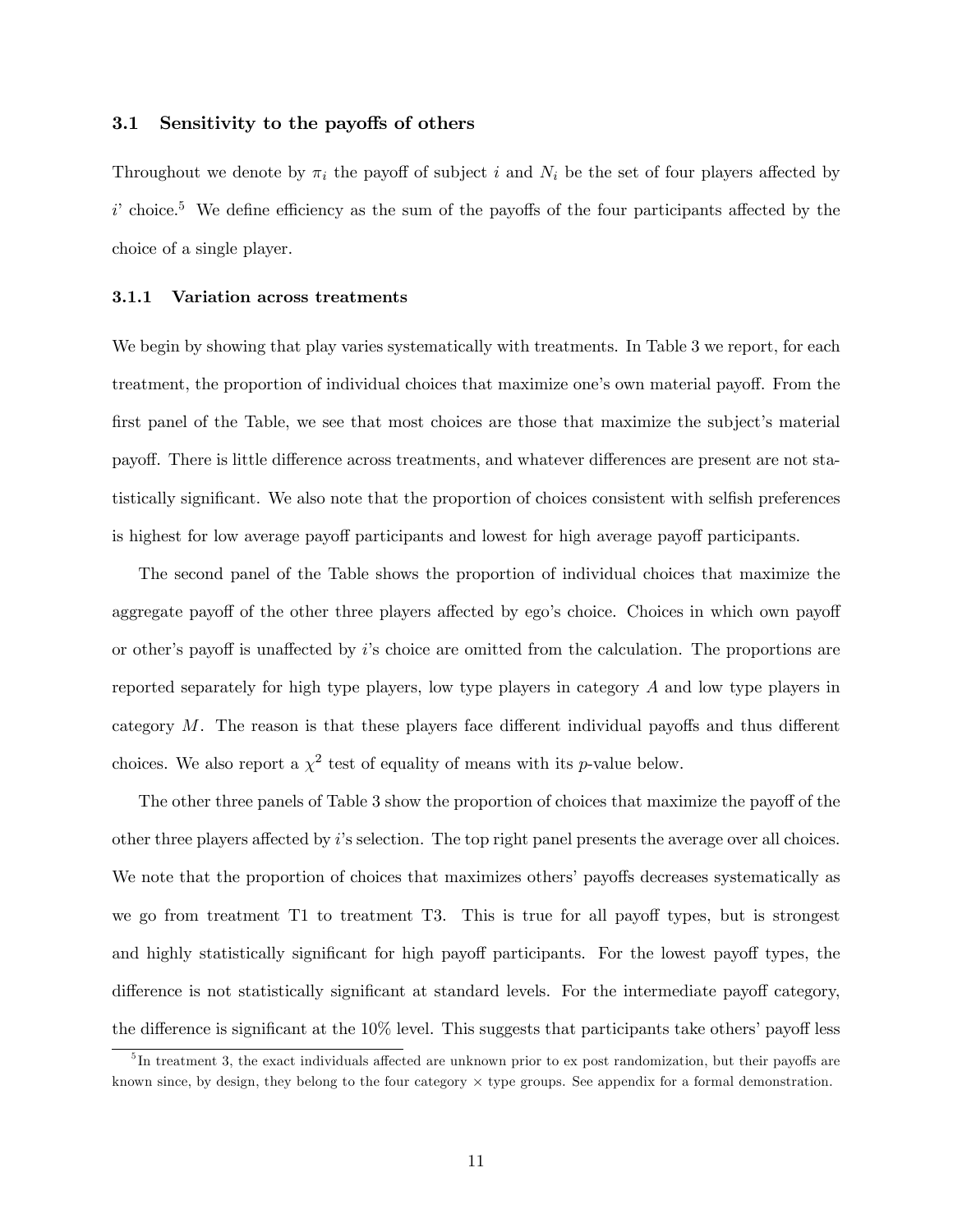into consideration as we move from treatment T1 to treatments T2 and T3. We also note that the magnitude of the increase is similar between treatments T1 and T2 and between T2 and T3.

In the lower half of Table 3 we split choices that maximize others' payoff depending on whether doing so also maximizes one's own payoff or not. The 'good Samaritan' spirit correspond to the case where participants maximize others' payoff even though doing so reduces their own (lower right) panel of Table 3). The other panel is consistent with efficiency consideration but is less remarkable from an equity point of view. From the lower left-hand panel, we find that participants are more sensitive to aggregate efficiency in treatment  $T1$  than in partner-selection treatments  $T2$  and  $T3$ . This is true for all three payoff categories of participants, but only significantly so for high average payo§ participants. From the lower right-hand panel, we see that the good Samaritan spirit is highest in treatment  $T1$  and lowest in T3. The difference is large in magnitude and significant at the  $1\%$  level for high and middle average payoff participants; for low payoff participants the difference is smaller in magnitude and only significant at the  $16\%$  level. That is, low payoff participants tend to maximize their own payoff and show less regard for the payoff of others, suggesting that they are perhaps trying to make up for having been assigned to the lowest payoff category at the onset of the experiment.

To further verify our results, we investigate whether treatments affect the sensitivity of participants' choice to differences in payoffs between the two options they face. Let  $\Delta \pi_i \equiv \pi_i^h - \pi_i^l$  be the gain in is payoff from choosing a high partner (or equivalent allocation in T1). Similarly let  $\Delta \pi_{-i} \equiv \sum_{j \neq i, j \in N_i} (\pi_j^{h_i} - \pi_j^{l_i})$  be the gain in the payoff of the other three players affected by *i*'s choice. To calculate the marginal effects of  $\Delta \pi_i$  and  $\Delta \pi_{-i}$  on the probability of choosing a high partner (or equivalent allocation in T1) we estimate a regression model of the form:

$$
y_i = \Delta \pi_i \otimes T \otimes X + \Delta \pi_{-i} \otimes T \otimes X + \varepsilon_i \tag{1}
$$

where  $\Delta \pi_i \otimes T \otimes X$  is shorthand for all the possible interaction terms between them and similarly for  $\Delta \pi_{-i} \otimes T \otimes X$ .<sup>6</sup> Regression (1) is estimated using a linear probability model with standard

<sup>&</sup>lt;sup>6</sup>In other words, we include terms in  $\pi_i$ , T, X, TX,  $\pi_i T$ ,  $\pi_i X$  and  $\pi_i TX$  where T and X are themselves vectors of dummies. Similarly for  $\pi_{-i}$ , T and X.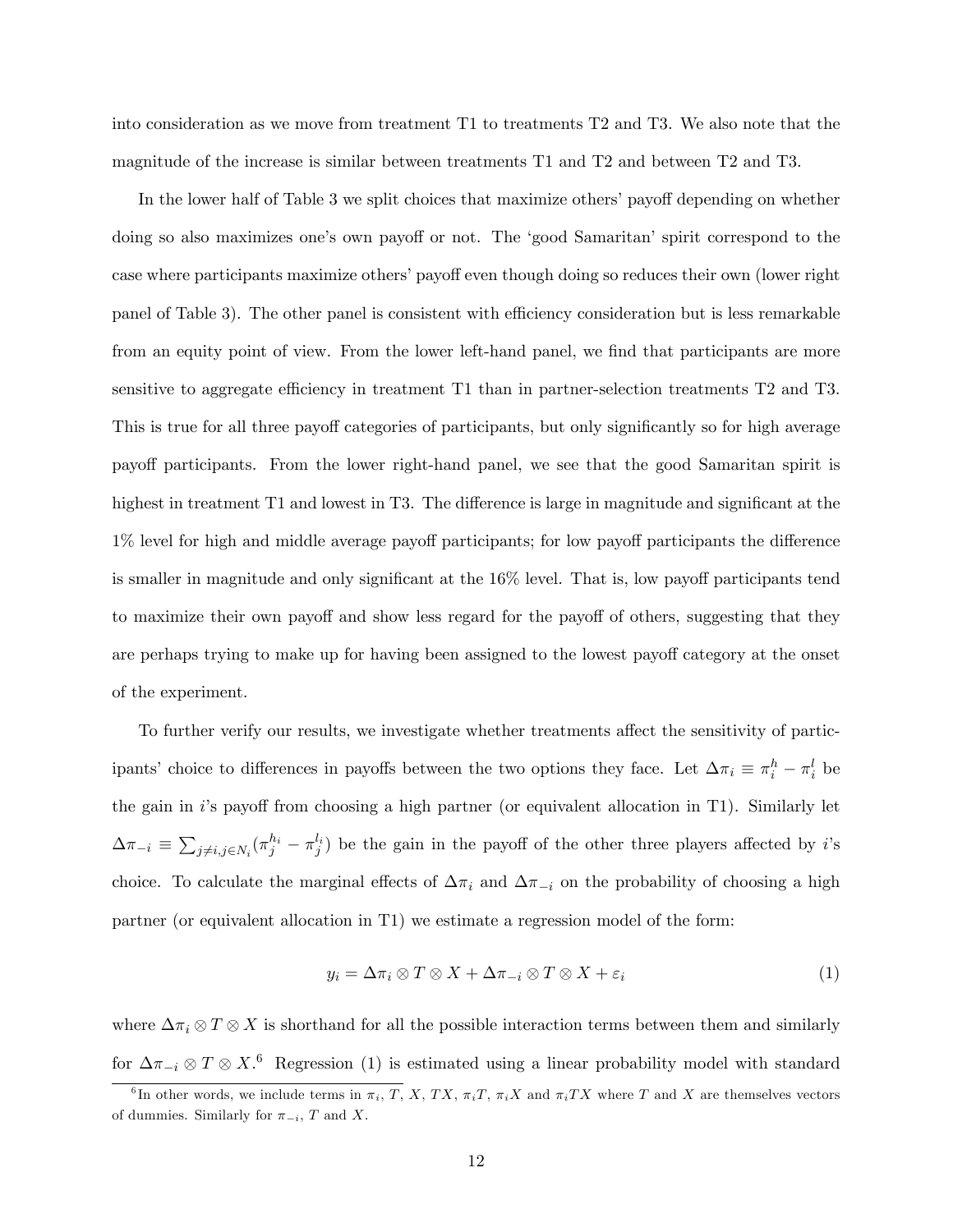errors clustered at the session level.

We report in Table 4 the estimated marginal effects with their *t*-value for each of the  $T \otimes X$ combinations. What the Table reveals is that choice sensitivity to the payoff difference between the two options is comparable across treatments: a one unit increase in payoff gain increases the probability of choosing the more beneficial option by 5 to 6 percentage points across all subject types and treatments. Since the standard deviation of  $\Delta \pi_i$  is 4.67, this is a large effect. There is a decrease in sensitivity to own payoff in treatment  $T1$  for high types and low A types, but the difference is relatively small in magnitude, not statistically significant, and we observe nothing similar for low M types.

In contrast, choice sensitivity to  $\Delta \pi_{-i}$  varies dramatically across treatments and subject types. For high types – who on average earn higher payoffs – sensitivity to  $\Delta \pi_{-i}$  is absent in treatment T3 but present in the other two treatments. The effect is large in magnitude: a one standard deviation (i.e., 7.67) increase in  $\Delta \pi_{-i}$  raises the probability of choosing high by 7.5% in treatment T2 and  $11.8\%$  in treatment T1. In treatment T3 the effect is numerically 0. This suggests that among these players considerations of altruism or efficiency are eliminated in T3, a finding that is consistent with the dilution hypothesis.

Results are different for low types. Here we find that, under anonymous partner selection T3, low type participants are at the margin less likely to choose a high partner if other players benefit more from that choice, controlling for their own payoff gain. The effect is large in magnitude, especially for low A types: a one standard deviation increase in  $\Delta \pi_{-i}$  reduces the probability of choosing high by  $11.4\%$  for low A and 7.1% for low M types.

These findings are to be read in the context of the literature on inequality aversion (e.g., Fehr and Schmidt 1999, Okada and Reidl 2005). Experimental evidence has suggested that individuals display a desire to reduce the difference between their payoff and that of others both from above and from below. In other words, if a subject has a high payoff relative to other participants, this subject is often observed taking redistributive actions that reduce the difference between her payoff and that of other participants. This is consistent with the behavior of high types in our experiment,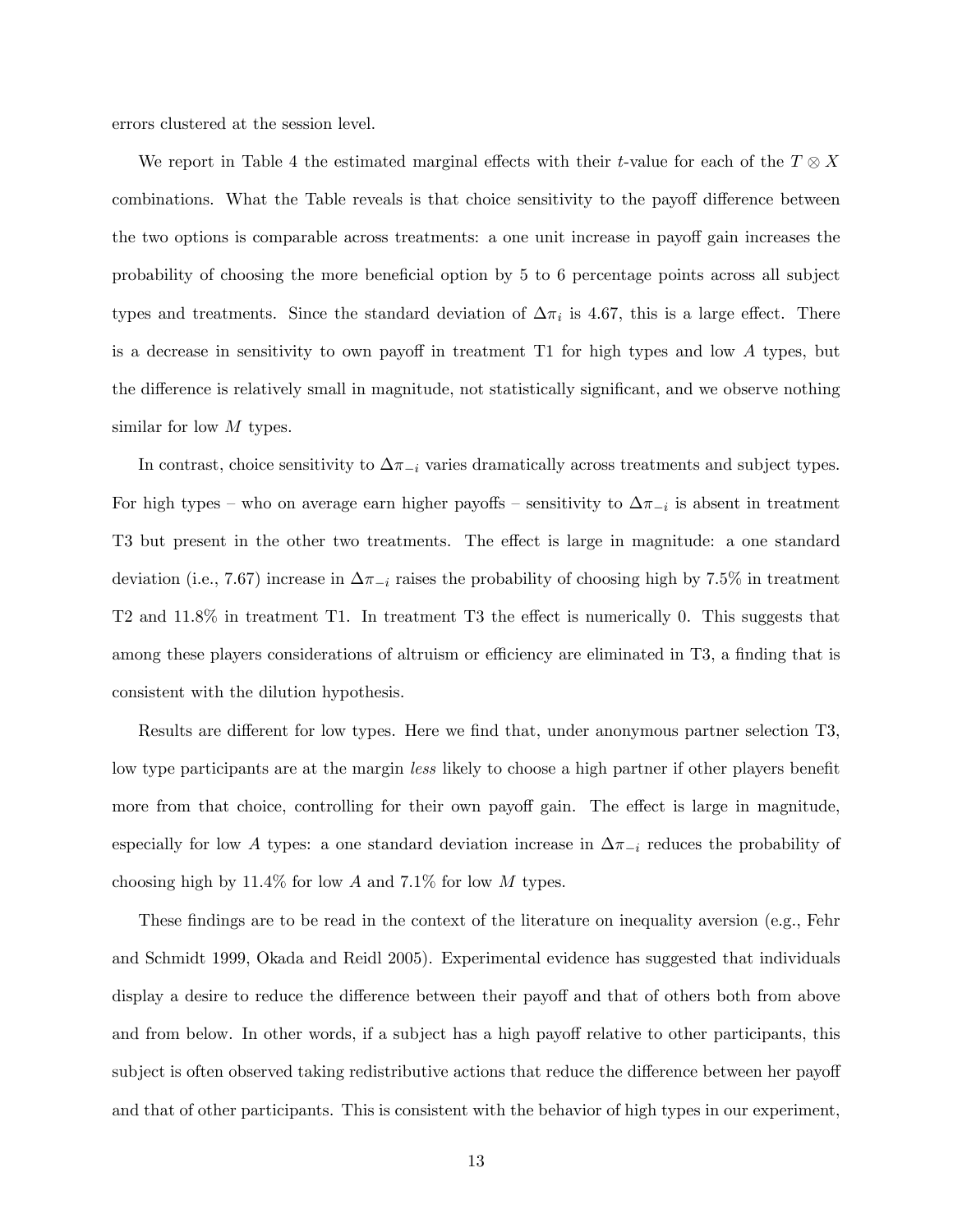who have higher average payoffs and, in treatments  $T2$  and  $T1$ , are more likely to choose an action that increases the payoff of other participants who, on average, earn a lower payoff. In other words, high types often choose an action that reduces the difference between their payoff and the lower payoff of others.

Also according to inequality aversion, a subject who has a low payoff relative to others often takes actions that increase her payoff at the expense of others. This is what we observe low types do in treatment 3: controlling for their own payoff, low types  $-$  who on average earn lower payoffs  $\alpha$  are more likely to take an action that reduces the payoff of others. What is interesting is that, in our experiment, the two behaviors do not coexist: altruism (inequality aversion from above) is only present in treatments that emphasize the effect one's choice has on several others; envy or spite (inequality aversion from below) is only present in the treatment that blurs the effect of one's choice on others. This suggests that the dilution effect reduces altruism/efficiency considerations, but not envy which is, rather, exacerbated by anonymity. In other words, the two sides of inequality aversion respond differentially to an anonymous market/partner selection environment: altruism is blunted by it, while envy is increased. In our experiment, the two effects together combine to reduce the efficiency of participants' choices.

#### 3.1.2 Choices and efficiency

We next investigate the relationship between treatment and the efficiency of individual choices. We ignore the 60 observations in which choices generate the same total payoff for the four players affected by ego's choice. We focus on whether the choice ego makes is efficient or not. In treatment T1 participants choose the efficient allocation in  $70\%$  of the observations. This proportion falls to  $67\%$  in T2 and  $61\%$  in T3. This difference is statistically significant at the 1% level.

We reproduce this finding in the first column of Table 4. Treatment T3 is the default category so that reported coefficients capture the efficiency gain of individual choices in T2 and T1 relative to T3. Furthermore, if we test average efficiency between T1 and T2, the difference is not statistically significant. In other words, participants are more likely to opt for an efficient allocation when the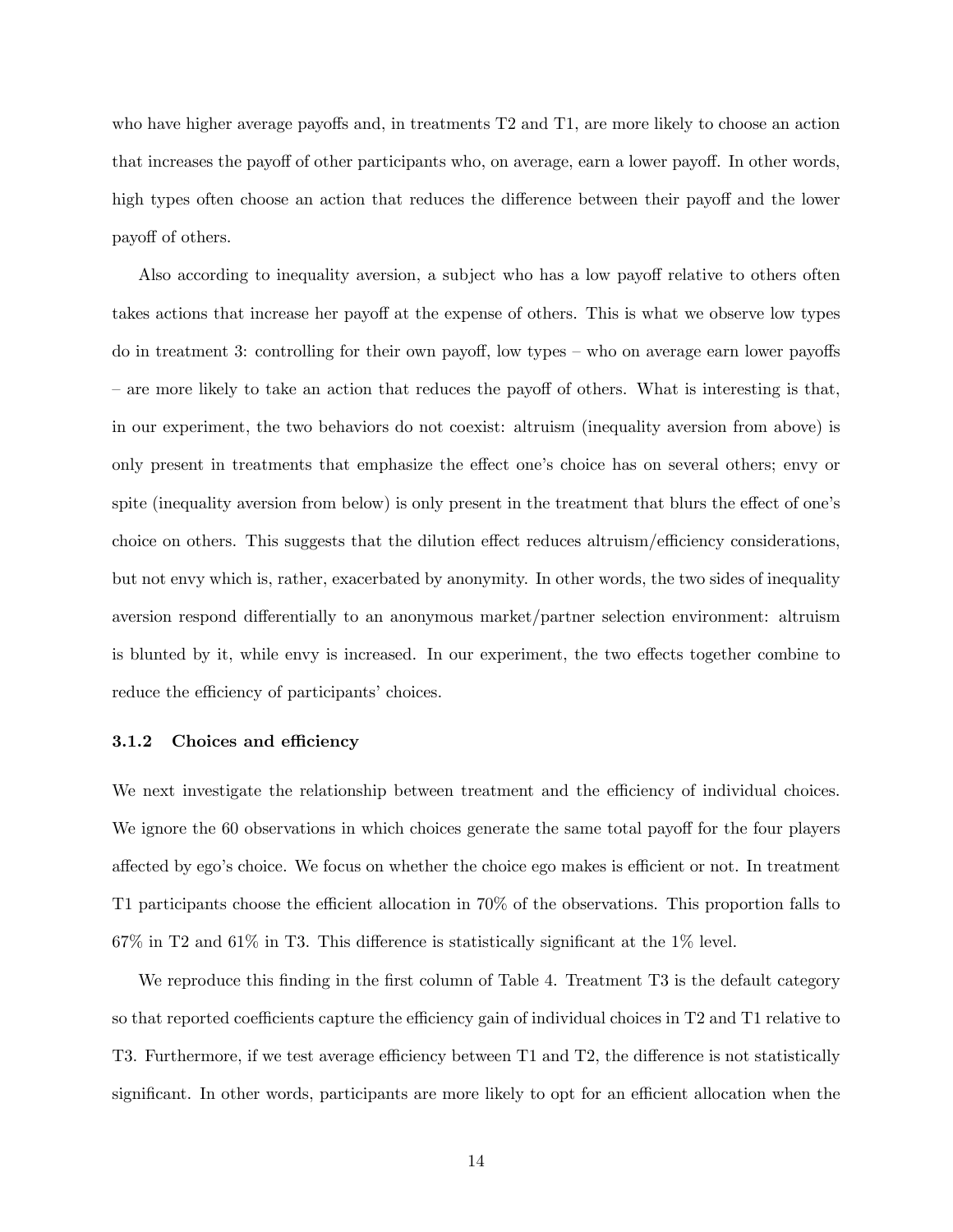effect they have on others' payoff is more salient. In contrast, individual choices are significantly less efficient in an anonymous partner selection setting.

In the other columns of Table 4 we disaggregate the result and regress the efficient choice dummy on treatment for each of the three payoff categories separately. The results indicate that the T1 and T2 are associated with more efficient choices for both high and middle payoff participants. For low payoff participants, the treatment effect is not significant although, in terms of average efficiency across all treatments, low payoff participants are not statistically different from other payoff categories. It appears that an anonymous partner selection setting enables higher payoff participants to behave in a more selfish manner while in treatments T1 and T2 they may feel moral pressure to behave altruistically towards lower payoff participants. In contrast, low payoff participants do not seem to have this concern, perhaps because they feel more entitled to pursue their self-interest, having been assigned to the lowest payoff category at the onset of the experiment.

### 3.2 Preference archetypes

In this subsection we adopt a more structural approach and assign participants to archetypes summarizing the form of their other-regarding preferences. We test whether this assignment varies with treatment. The idea behind the approach is that people behave in ways that may vary with the decision context, and that their behavior can be approximated by preference archetypes. If we know what archetypes best capture the behavior of a large fraction of the population in a given environment, we may be in a better position to predict what types of behavior to expect in that environment.

Scenarios were designed to facilitate the assignment of participants to the six different archetypes listed below.

- 1. Selfish: A selfish player is defined as someone who maximizes  $\pi_i$ .
- 2. Efficient: An efficient player is someone who maximizes  $\overline{\pi}_i = \sum_{j \in N_i} \pi_j$ .
- 3. Equity only: Choose the allocation that minimize absolute inequality defined as  $\sum_{j\in N_i} |\pi_j \overline{\pi}_i|$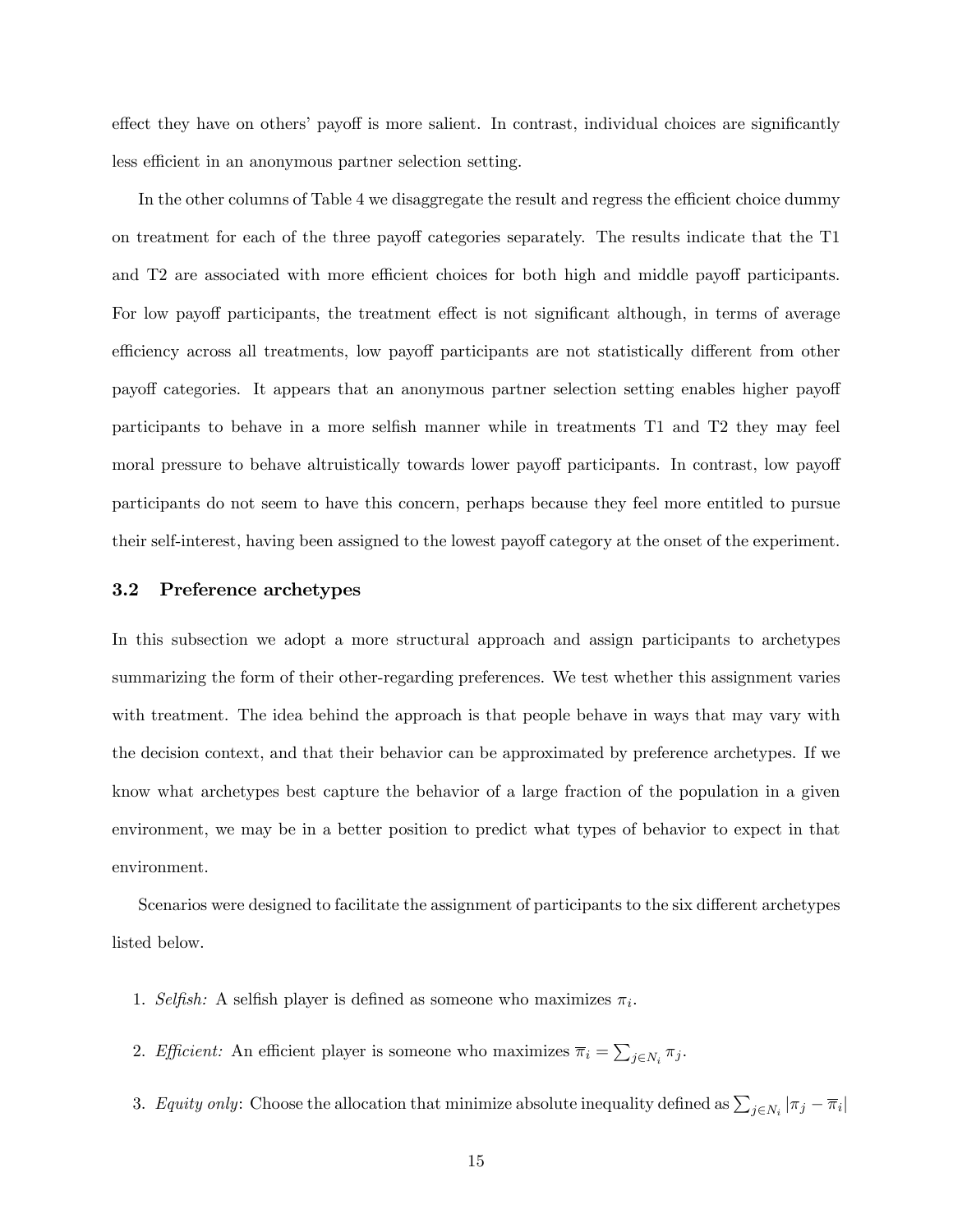- 4. Spiteful: Choose the allocation that maximizes one's relative payoff  $\pi_i \frac{1}{3}$  $\frac{1}{3}\sum_{j\neq i,j\in N_i}\pi_j$
- 5. *Maximin*: Choose the allocation that maximizes the minimum payoff among the four affected individuals max min  $\pi_j, j \in N_i$ .
- 6. Homophily: Choose a partner from one's own type (high or low)

We seek to assign each participant to the archetype that best describe their behavior in the six rounds. Different participants may follow different archetypes. We start by identifying participants who follow a single archetype perfectly over all six rounds, and we observe what proportion of participants we can assign in this manner. For high payoff types, payoffs are such that assignment is typically unambiguous. For low types, the choices made by a given subject may be consistent with more than one archetype, depending on the set of six scenarios they faced. Next, we then introduce the possibility of deviations from the behavior predicted by a single archetype. At the end of the section, we allow for the possibility of hybrid preferences.

In Table 5 we present the result of our first calculation. For each archetype  $k$ , we calculate  $\Delta u_i^k \equiv u_k(\pi_i^h) - u_k(\pi_i^l)$  where preference function  $u_k(.)$  is that corresponding to archetype k. For each subject we then count the proportion of rounds (out of a maximum of 6) for which the subject behaves in accordance to archetype k, that is, for which  $y_i = 1$  if  $\Delta u_i^k > 0$  and  $y_i = 0$  if  $\Delta u_i^k < 0$ . We ignore cases in which  $\Delta u_i^k = 0$  because they are uninformative. We say subject i makes choices consistent with archetype  $k$  if this proportion is 100%. Depending on scenarios and player type, choices made over six rounds may be consistent with more than one archetype.

Results indicate that the archetype most consistent with observed choices is the 'selfish' utility model in which people only care about their material payoff. We do, however, observe systematic differences across treatments and types. Fewer participants are assigned to the selfish archetype in treatment T1 than in other treatments. The difference is strongest for high types, confirming earlier results that suggest these participants behave in a less selfish manner when the experiment is framed as an allocation process rather than as partner selection. Low types tend to behave more in accordance to the selfish archetype than high types, again confirming earlier results.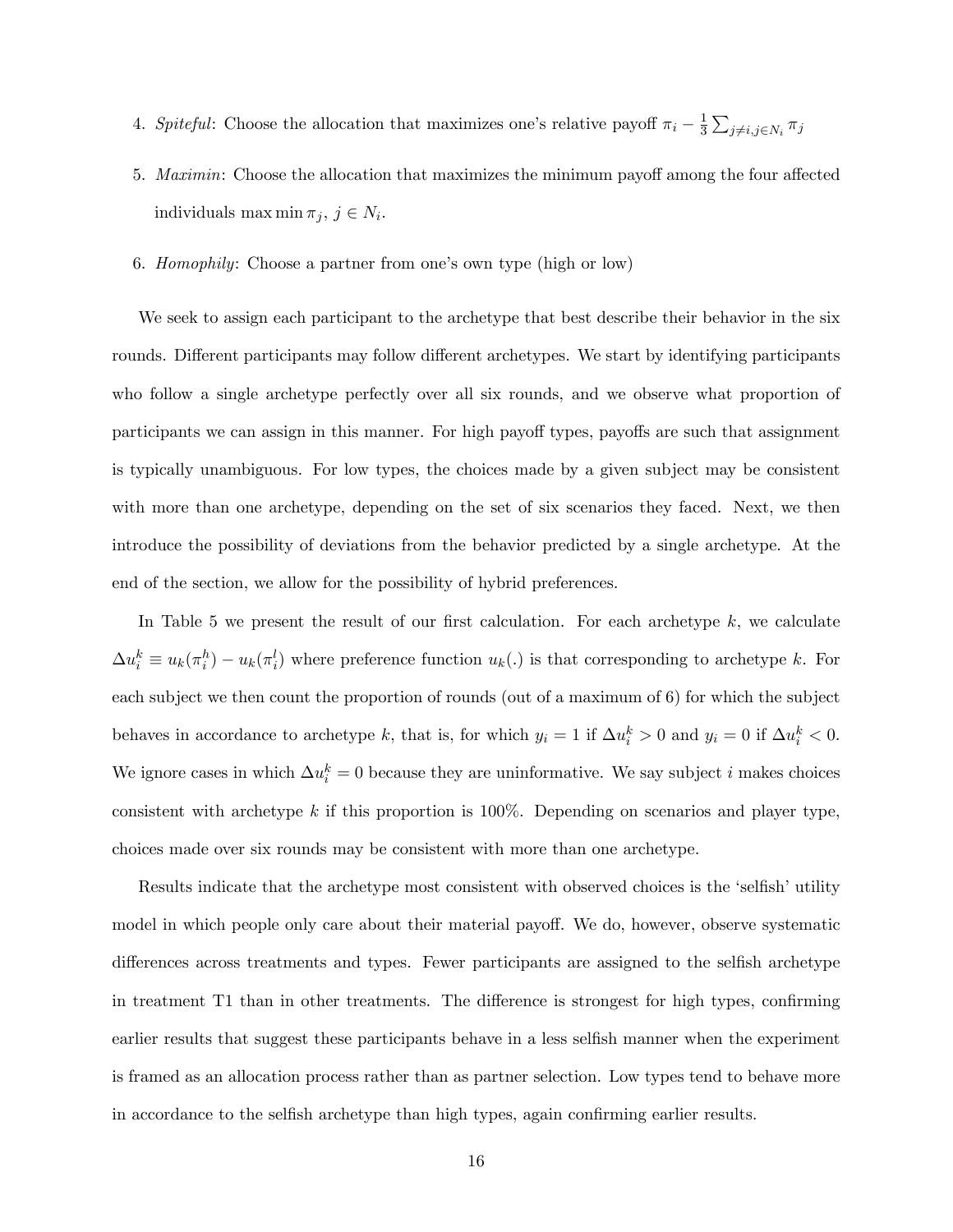Turning to other archetypes, we note that very few participants are assigned to the efficiency only archetype, that is, have a utility function that would lead them to always choose the most efficient allocation. We do, however, note that the efficiency only archetype is more common in treatment T1, and among high types. This is consistent with some of our earlier findings that suggest efficiency concerns among some participants, but it reminds us that 'efficiency only' is not a suitable description of the way participants behave on average.

A small proportion of participants behave in agreement with the equity only archetype. This archetype assumes that participants always choose the allocation that results in the smallest level of payoff inequality. This archetype is found mostly among low types for whom this overwhelmingly coincides with self-interest (100% overlap in choices between the two archetypes for low A types and  $91\%$  overlap for low M types).

A larger proportion of participants Öt the invidious or spiteful archetype, that is, make choices that minimize the difference between their payoff and that of others. This archetype is found most often among participants to treatment T3, in line with earlier results emphasizing that the anonymous partner selection treatment seems to encourage invidious choices relative to the other two treatments. Caution is however warranted because  $89\%$  of the low M types whose decisions fit the invidious archetype also fit the selfish archetype.

A non-negligible proportion of low A types follows maximin preferences, i.e., they make choices that maximize the minimum payoff to any player. Since low  $A$  types nearly always are those players getting the minimum payoff, the data shows that maximin always coincides with self-interest for low A types. Overlap is also common  $(90\%)$  among low M types. Hence this finding should not be given too much weight. Finally, contrary to other experiments that have documented that participants naturally assort according to randomly assigned type  $(e.g., Curriani)$  and Mengel 2011), we find very little evidence of homophily in our data: very few participants systematically choose a partner of their type, i.e., low with low or high with high.

At the bottom of the table we report the proportion of participants who were assigned to multiple archetypes, and those whose behavior does not fit any. The last panel of Table 5 confirms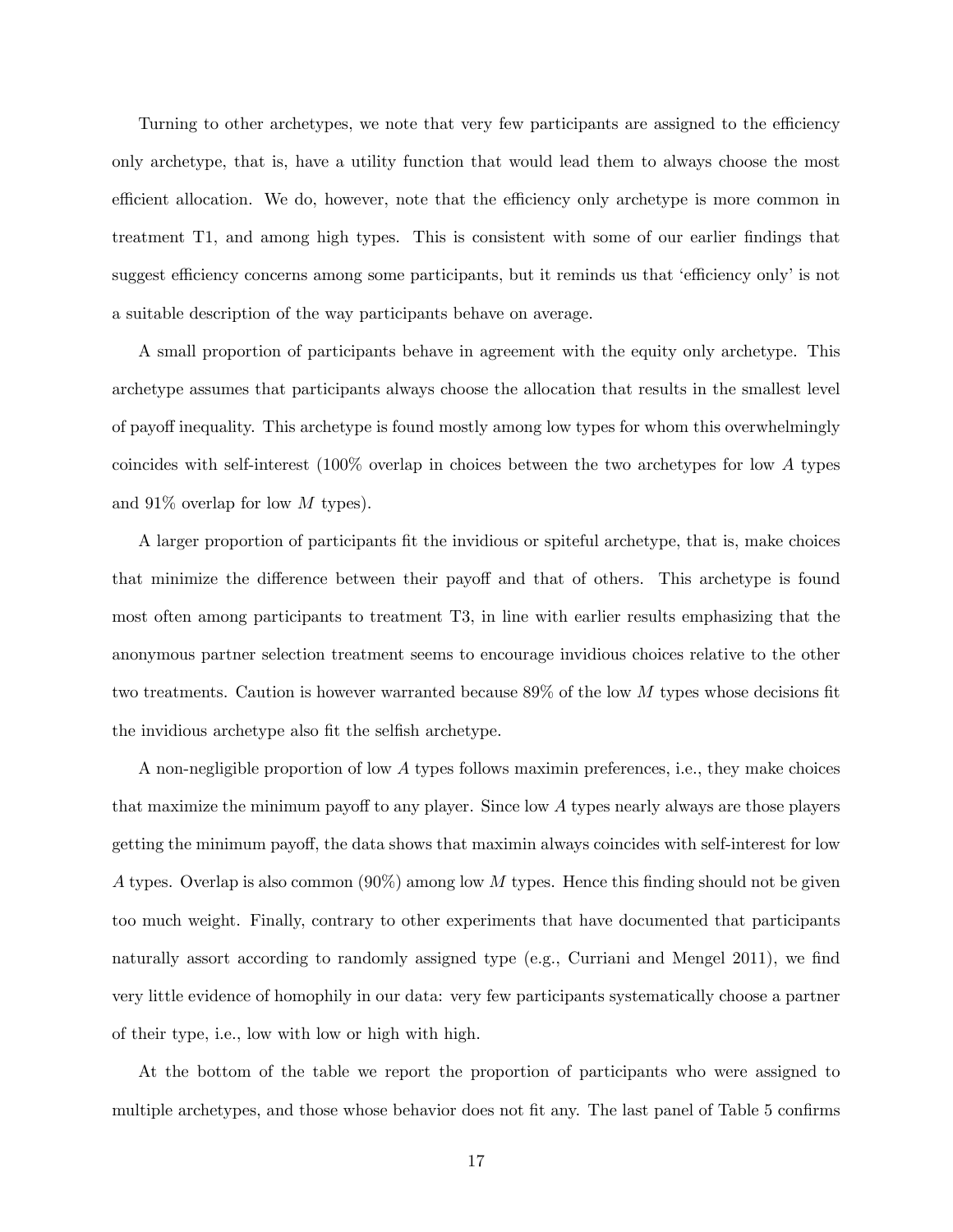that, by experimental design, high types can nearly always be unambiguously assigned to a single archetype. We were unable to do the same for low types because, with six rounds and four players, there were not enough degrees of freedom in the experiment to design scenarios that are sufficiently informative for both high and low types. This too is confirmed in Table 5. Multiple assignment is most common among low A types, a point that has already been touched upon in the earlier presentation.

The last row of Table 5 indicates that a sizeable proportion of participants do not fit any of the six archetypes we considered. Lack of fit is most noticeable in treatment T1, and this is true for all payoff categories. The behavior of participants in this treatment is less well explained by the simple preference models we considered. But in all treatments there is a sizeable minority of participants whose behavior is not consistent with any of the archetypes we considered.

One possible explanation for this is that people make mistakes: they may have preferences that follow one of our archetypes but, due to inattention or lack of interest, they sometimes make choices that do not correspond to their underlying preferences. To investigate this possibility, we estimate a mixed maximum likelihood model. The starting point of the estimation methodology is the observation that:

$$
Pr(y_i = 1 | \pi_i, \pi_{j \neq i}, T_i) = \sum_{k=1}^{K} Pr(y_i = 1 | \pi_i, \pi_{j \neq i}, T_i, k) Pr(u = u_k | T_i)
$$
(2)

where  $\pi_i$  and  $\pi_{j\neq i}$  denote the four payoffs potentially entering the preference utility  $u_k$  of archetype  $k = \{1, ..., K\}$ . Since  $\pi_i$  and  $\pi_{j\neq i}$  are randomly assigned in the experiment, we can ignore correlation between payoffs and preferences. But we allow preferences to differ across treatments, hence the conditioning on  $T_i$ . A similar probability can be derived for  $y_i = 0$ . Since, for a given treatment  $T_i$ ,  $Pr(u = u_k | T_i)$  is a constant, we denote it as  $\gamma_{kT}$ .

Next we assume that the probability of choosing action  $y_i = 1$  increases in  $\Delta u_i^k$ , the utility gain from choosing  $y_i = 1$  that is associated with payoffs  $\pi_i$  and  $\pi_{j\neq i}$  when preferences are given by  $u_k(.)$ . To formalize this idea, we borrow from Luce (1959) and write:

$$
\Pr(y_i = 1 | \pi_i, \pi_{j \neq i}, T_i, k) = \frac{e^{\sigma_T \Delta u_i^k}}{1 + e^{\sigma_T \Delta u_i^k}}
$$
(3)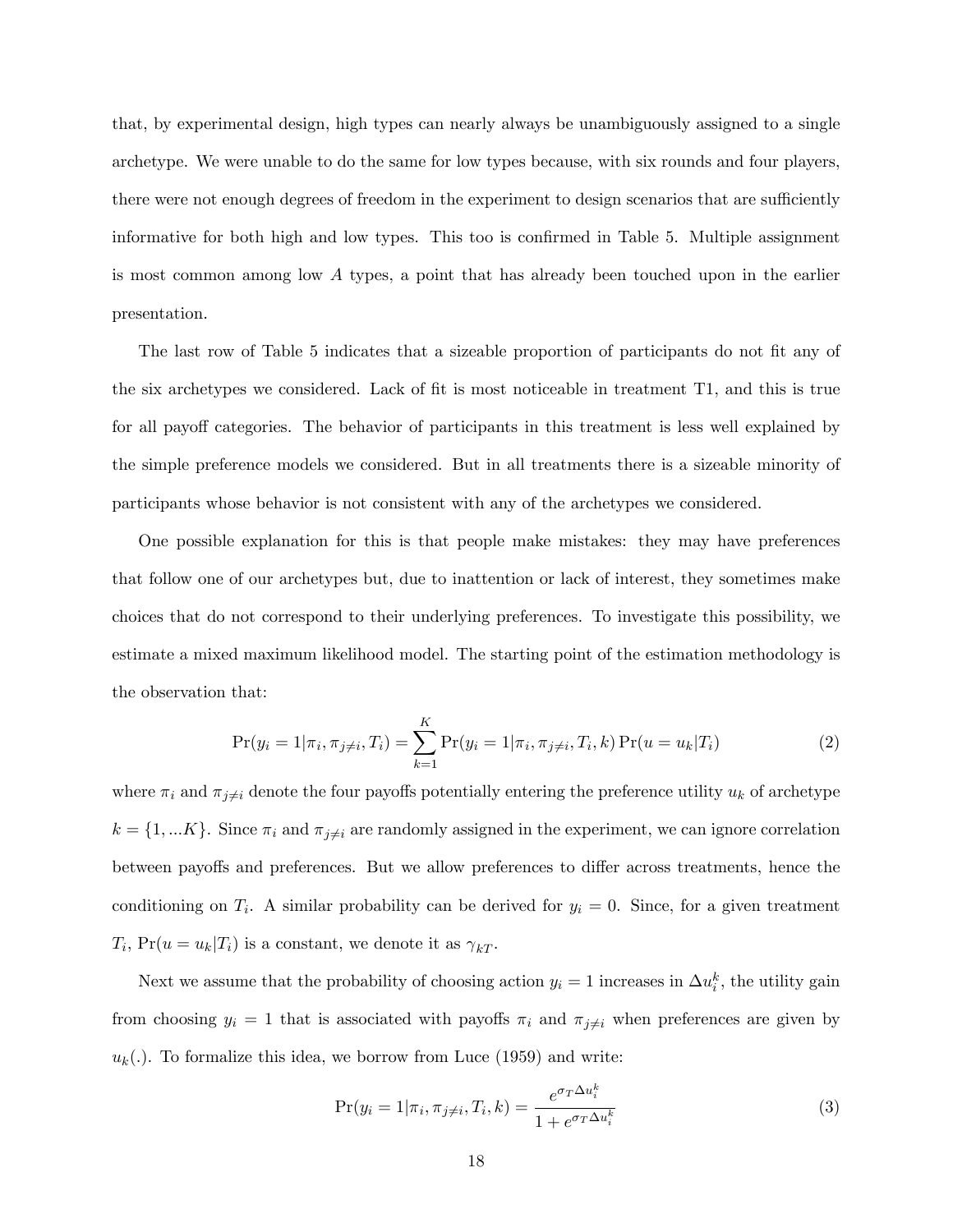Parameter  $\sigma_T$  captures how sensitive decisions are to  $\Delta u_i^k$  in treatment T. If  $\sigma_T = 0$ , the choice between  $y_i = 0$  and  $y_i = 1$  is random and does not depend on payoffs. If  $\sigma_T$  is arbitrarily large, expression (3) tends to 1 if  $\Delta u_i^k > 0$  and to 0 if  $\Delta u_i^k < 0$  – which corresponds to the case where choices are perfectly predictable once we know someone's archetype and the payoffs they face. Intermediate values of  $\sigma_T$  capture situations in which participants systematically diverge from random play in the direction predicted by archetype k. The model assumes that participants are more likely to take the decision predicted by their archetype the larger the utility gain  $\Delta u_i^k$  is between the two choices. In other words, participants make more mistakes when the difference in payoff is small. Mixed models of this kind have successfully been fitted to experimental data (e.g., Andersen et al. 2008, Null 2012).

The likelihood function has the form:

$$
L(\gamma_k, \sigma | y_i, \{\Delta u_i^k\}, T_i) = \sum_{k=1}^K \gamma_{kT} \left( \frac{e^{\sigma_T \Delta u_i^k}}{1 + e^{\sigma_T \Delta u_i^k}} y_i + \frac{1}{1 + e^{\sigma_T \Delta u_i^k}} (1 - y_i) \right)
$$
(4)

and is estimated separately for each treatment, ensuring that  $0 < \gamma_{kT} < 1$  and imposing that  $\sum_{k=1}^{K} \gamma_{k} = 1$ .<sup>7</sup> Once  $\sigma_T$  and  $\{\gamma_{1T},...\gamma_{KT}\}$  have been estimated, we compute, for each subject, the posterior probability that their choices follows a particular archetype.<sup>8</sup> Accumulating across rounds for each individual i, we get the posterior probability that i follows archetype  $k$ :

$$
Pr(k|\{y_i\}) = \frac{Pr(k)Pr(\{y_i\}|k)}{Pr(\{y_i\})}
$$
\n
$$
(5)
$$

where  $\{y_i\} = \{y_i^1, y_i^2, \ldots, y_i^6\}$  is the set of decisions made by i over the six rounds. Since  $\hat{\gamma}_{kT}$  and  $\hat{\sigma}_T$  vary across treatment, Pr(k|{y}) also varies across treatment for the same set of choices made.

$$
Pr(k|y=1) = \frac{Pr(k)Pr(y=1|k)}{Pr(y=1)}
$$

$$
= \frac{Pr(k)Pr(y=1|k)}{\sum_{k}Pr(k)Pr(y=1|k)}
$$

For simplicity of exposition, we have omitted the dependence on  $\pi$  and T. Unconditional probability  $Pr(k)$  is estimated by  $\hat{\gamma}_{kT}$  while Pr(y = 1|k) is obtained from expression (3) using estimated  $\hat{\sigma}_T$ .

<sup>&</sup>lt;sup>7</sup>Estimation is achieved by numerical optimization in Stata. To ensure that all  $\Delta u_i^k$  have the same weight in the estimation, we normalize them to all have a unit standard deviation. Convergence difficulties can arise when  $\gamma_{kT} \approx 0$ for some k, or when the  $\Delta u_i^k$  are too correlated across archetypes (akin to multicollinearity).

<sup>&</sup>lt;sup>8</sup>Let Pr(k| $y_i = 1$ ) denote the probability that individual i is of archetype k if he/she sets  $y = 1$ . The starting point of our calculation is the following relationship that holds for each choice  $i$  makes: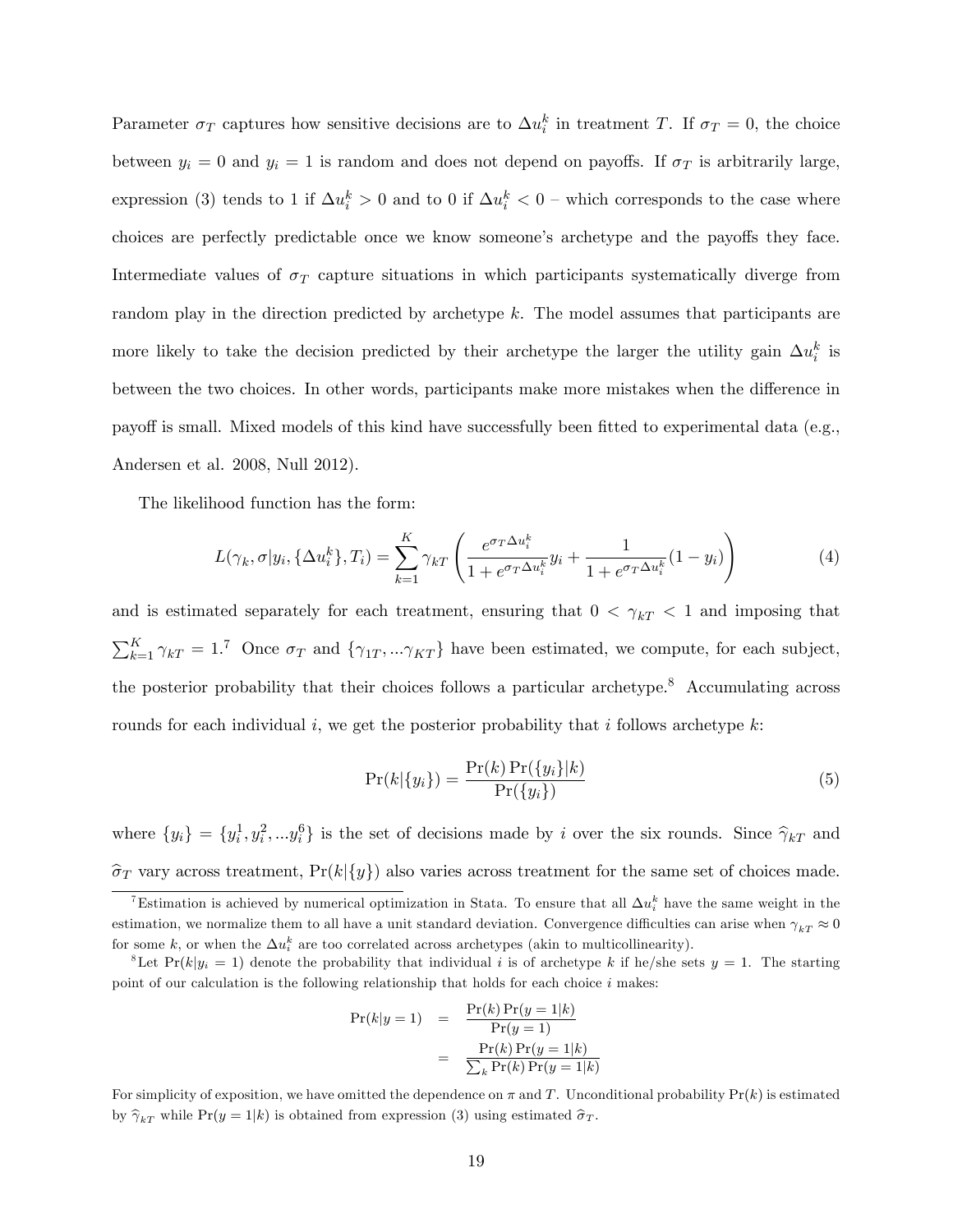Once we have  $Pr(k|y)$  for each subject, we look at how accurate the predictions are for different individuals, i.e., how accurately they are estimated to follow a given archetype.

Estimates of posterior probabilities are summarized in Table 6. The first panel of the Table reports the average of estimated posterior probabilities (5) calculated using parameters  $\hat{\gamma}_{kT}$  and  $\hat{\sigma}_T$  estimated using (4). The second panel of the Table assigns each individual to an archetype if their  $Pr(k|\{y_i\})$  exceeds 0.5 for one  $k$  – which can happen at most for one k, but could happen for none. As it turns out, all our participants are assigned to one archetype, which suggests that the method was able to infer everyone's type with accuracy.<sup>9</sup> We do, however, note that the estimated value of  $\hat{\sigma}_T$  is smallest for treatment T3 ( $\hat{\sigma}_{T_3} = 6.60$  with a t-value of 5.59), intermediate for T2  $(\hat{\sigma}_{T_2} = 14.48 \text{ with a } t\text{-value of } 4.25)$  and largest for T1  $(\hat{\sigma}_{T_1} = 255.29 \text{ with a poorly estimated})$ t-value). This suggests that participants fit one of the six archetypes better in T3 than in T1. This confirms that we are less able to predict individual behavior in  $T_1$ , perhaps because participants<sup>†</sup> choices reflect preferences other than our six archetypes – more about this later.

We find that most participants fit the selfish archetype best. This is true for all treatments and all player types. Secondly, high types are systematically more likely to act selfish in partner selection treatments, particularly T3. This confirms earlier results. Third, participants with the lowest average payoff (low  $M$  types) overwhelmingly play selfish, even in the pie allocation treatment. This too is consistent with earlier observations. Fourth, the proportion of players classified as maximizing efficiency increases as we move from treatment  $T3$  to  $T1$ . This is particularly noticeable for high types, mirroring earlier observations. But only a small proportion of players are best described as following this archetype.

Fifth, a number of players are classified as having spiteful preferences, that is, as choosing strategies that reduce the difference between their payoff and that of others even if it means reducing their own payoff. (If they had chosen to maximize their own payoff, they would have been classified as selfish, not spiteful.) The proportion of spiteful is highest in treatment T3, especially among low

<sup>&</sup>lt;sup>9</sup>In fairness, we should point out that we do not correct predicted archetypes for sampling error in parameter estimates. But given how strong assignment is, introducing the correction, if it were possible, would not greatly modify our results.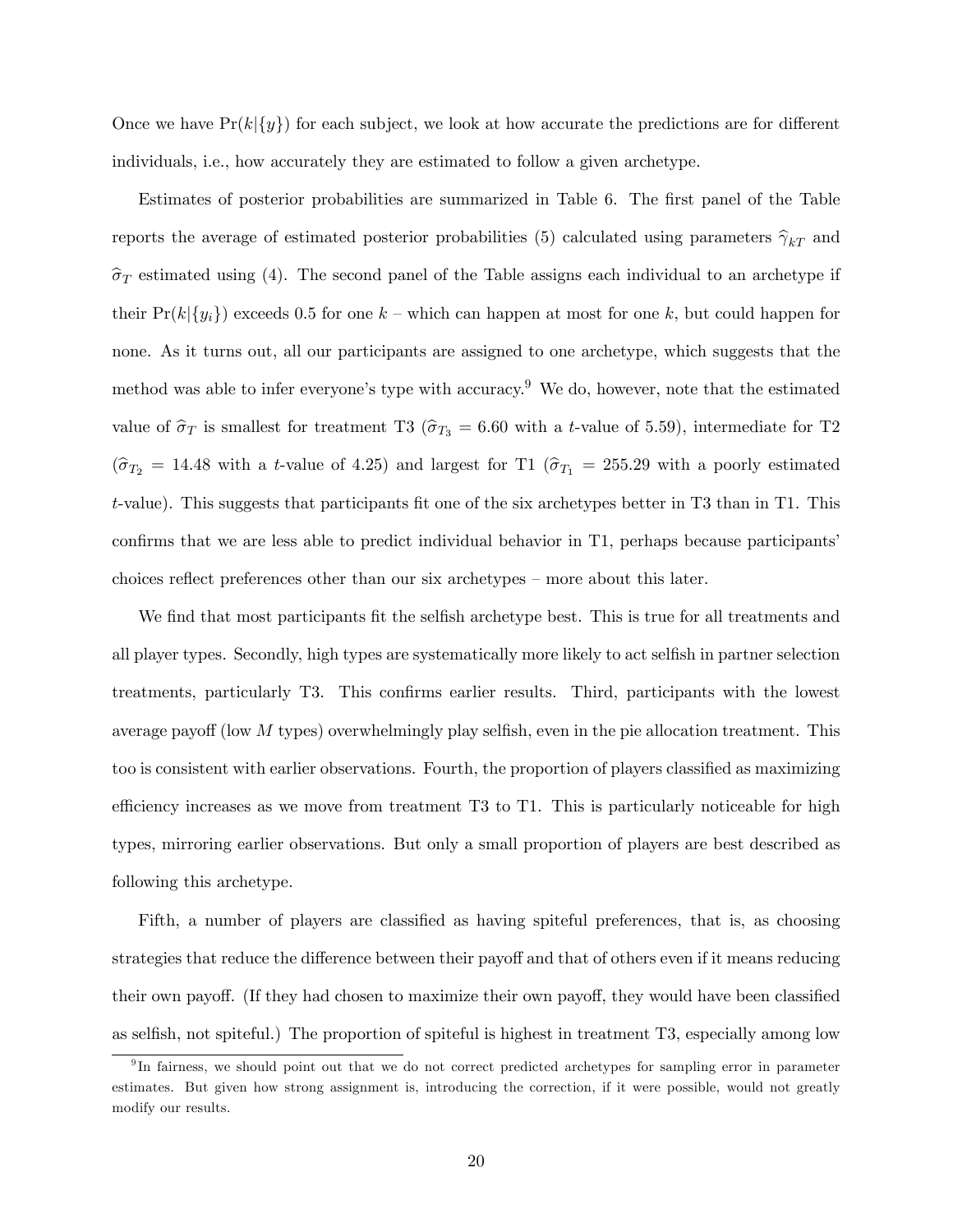types. This findings is also in agreement with earlier results.

Finally, we find that a number of low types, especially those in the intermediate payoff category A, are classified as maximin players. This happens more frequently in treatment  $T1$ , suggesting that players in that treatment have some equity concerns, but these are not adequately captured by the equity only archetype  $-\omega$  which only fits a small number of participants overall, and none of them in treatment T1. Equal pie sharing thus does not appear to be the top priority for any of the participants.

As robustness check, we also investigate a hybrid model that combines own payoff with an other-regarding preference  $u_i^m$  and estimate regressions of the form:

$$
Pr(y_i = 1) = \alpha_0 + \alpha_1 \Delta \pi_i + \alpha_i (\Delta \pi_i)^2 + \beta_1 \Delta u_i^m + \beta_2 (\Delta u_i^m)^2 + \beta_3 \Delta \pi_i \Delta u_i^m + \varepsilon_i
$$
(6)

where  $\Delta \pi_i$  and  $\Delta u_i^m$  represent the material payoff and utility gain associated with choice  $y_i = 1$ , respectively. As before, all  $\Delta u_i^m$  are normalized to have the same unit standard deviation. Model (6) is estimated with preference archetypes (2) to (6) above as well as with altruistic preferences and with inequality aversion.<sup>10</sup>

For archetypes, the results, not shown here to save space, confirm earlier findings: efficiency considerations are significant in  $T2$  and especially T1; invidious preferences are significant in treatment T3; maximin and equity-only preferences appear with the wrong sign, especially in treatment T1, a finding that is consistent with spiteful preferences; and there is little evidence of homophily. Results regarding altruistic preferences are contrasted. In treatment T3 altruism has the wrong sign, a result consistent with spiteful preferences. But in treatments T2 and especially T1,  $\Delta u_i^m$ becomes positively significant while  $\Delta \pi_i$  no longer is. This suggests that altruist preferences do a reasonably good job of predicting participants' choices in  $T2$  and  $T1$  – but not in T3. In contrast, inequality aversion  $\Delta u_i^m$  is either statistically non-significant, or appears with the wrong sign. How

$$
u_i^{10} \equiv \ln(\pi_i) - \frac{1}{2} \sum_{j \neq i, j \in N_i} |\ln(\pi_i) - \ln(\pi_j)|^- - \frac{1}{3} \sum_{j \neq i, j \in N_i} |\ln(\pi_i) - \ln(\pi_j)|^+
$$

<sup>&</sup>lt;sup>10</sup>For altruist preferences, we set  $u_i \equiv \ln(\pi_i) + 0.5 \ln(\pi_{-i})$  where  $\pi_{-i} \equiv \sum_{j \neq i, j \in N_i} \pi_j$ . Parameter value 0.5 captures an intermediate level of altruism. For inequality aversion we follow Okada and Reidl (2005) and posit a utility function of the form

and vary  $N_i$  to include either only is partner or the three individuals affected by is choice.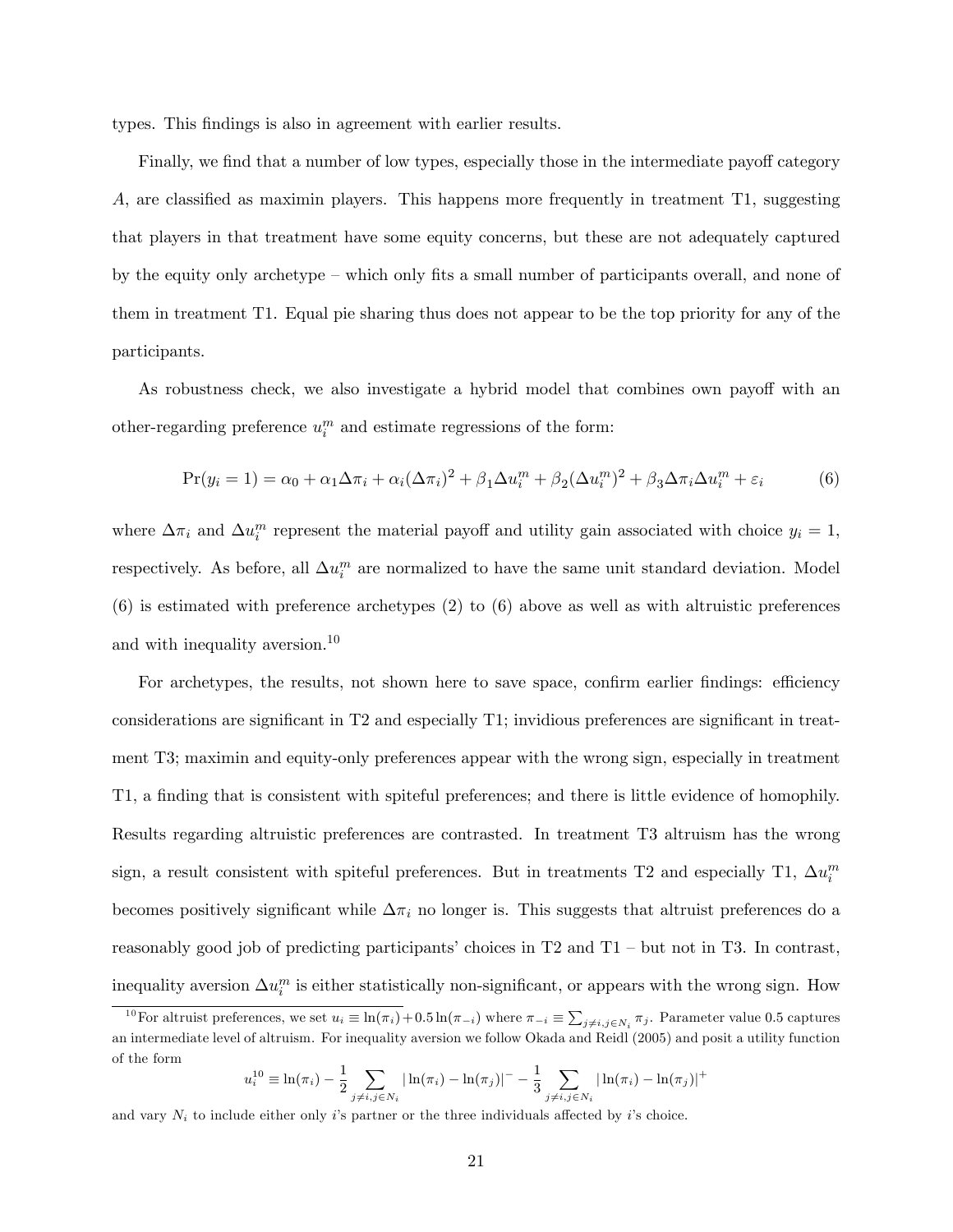much weight we should ascribe to the latter findings is unclear, given that the experiment was not designed to test altruism or inequality aversion directly, and so has little power.<sup>11</sup>

## 4 Discussion and conclusions

We have reported on an experiment designed to test whether people exhibit different other-regarding preferences depending on whether the choices they make are framed as an allocation problem or a partner selection problem. The motivation for this experiment is Bowles' (1998) observation that behavior is less other-regarding in experimental situations approximating a competitive market with many anonymous buyers and sellers.

We find that when choices are framed as a partner selection problem instead of a pure allocation problem, agents are less likely to sacrifice their own material well-being to increase the well-being of others  $\overline{\phantom{a}}$  but more willing to sacrifice a higher payoff to reduce the difference between their payoff and that of others. These findings are broadly consistent with the literature on inequality aversion (e.g., Fehr and Schmidt 1999, Okada and Reidl 2005), but with a twist. Experimental subjects with a higher than average payoff exhibit some altruism or concern for efficiency, but more so in treatments are couched as an allocation problem or a choice of partner in a small group. When asked to select a partner in a large anonymous setting, high payoff players no longer display any sign of altruism and simply maximize their own material payoff. In contrast, subjects with the lowest average payoff display no altruism or concern for efficiency in the small group setting, but exhibit spiteful preferences in a large anonymous setting. In other words, we get the two 'sides' of inequality aversion (altruism and spite), but not in the same setting.

These findings raise a number of issues. Fafchamps (2012) argues that economic development requires a change in allocation processes away from allocation within the household or extended family to allocation within markets or within hierarchical organizations. This transformation requires a change in social norms from risk sharing in long-term gift exchange to contract compliance

<sup>&</sup>lt;sup>11</sup>The coefficient of correlation between  $\Delta \pi_i$  and  $\Delta u_i^m$  exceeds 0.9 for altruist preferences and each inequality aversion measure we tried.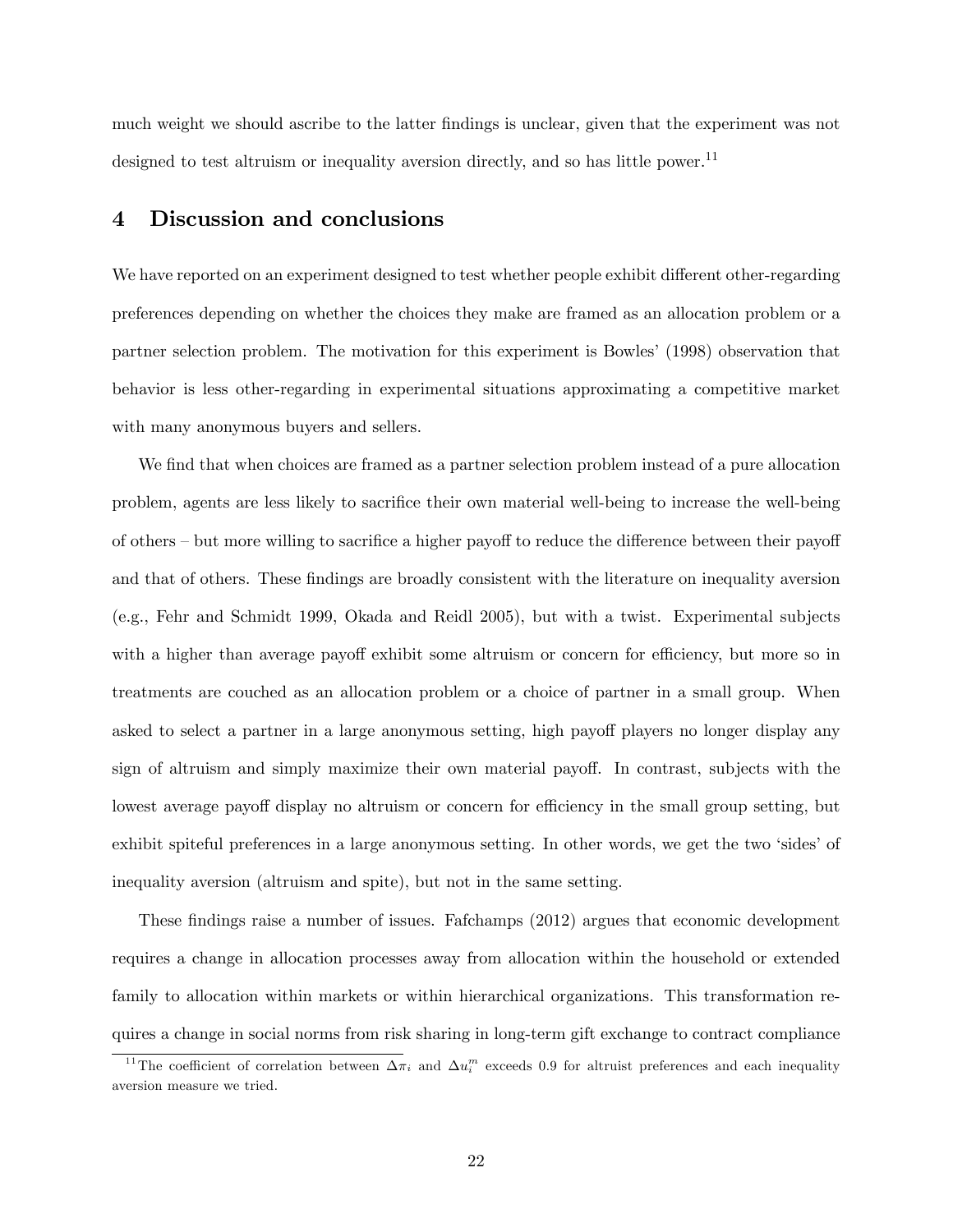in an anonymous market setting. In a gift exchange allocation process, efficiency requires that individuals make choices that are altruistic or efficiency-seeking. In market exchange, efficiency can be achieved through competition alone; altruistic or efficiency-seeking behavior is not required. To the extent that the behavior of our experimental subjects can be interpreted as reflecting contextspecific norms, they fit this pattern to a large extent. We do, however, also find that less fortunate participants occasionally select a partner so as to prevent them from achieving a higher payoff. It is unclear whether competition is sufficient to counter the inefficiency produced by such choices. More research is needed.

The findings also raise a more fundamental question: Why, even with minimal contextualization, do human subjects respond the way they do to differences in the frame in which choices are made? Of particular relevance is the contrast between treatments T2 and T3 which are formally similar but elicit quite different responses from participants. Is it possible that the human brain processes moral choices in a way that systematically reduces altruism and reinforces spite in an anonymous partner-selection setting relative to a small group setting?

The literature on trolley experiments (e.g., Greene 2012) suggests one possible avenue of enquiry so far ignored by economists, namely that people feel less guilty about the consequences of their actions when these consequences seemingly depend on mechanical devices, random events, and choices made by others.<sup>12</sup> If correct, this interpretation suggests that markets – and partner selection problems in large populations – blunt other-regarding preferences by diluting the perceived effect that actions have on the welfare of others, thereby eliciting less guilt for failing to follow norms of acceptable behavior that apply in small groups. We offer in Appendix  $2$  a simple model of such preferences.<sup>13</sup> Further work is needed on the origin of other-regarding preferences, and especially

 $12$ Mikhael (2011) goes so far as to suggest that this is because the human brain processes moral choices of cause and effect by applying syntaxic rules. This means that 'pushing the man to his death' generates more guilt than 'pushing the button that activates the lever that opens the door that pushes the man to his death' even though the ultimate consequence is the same.

<sup>&</sup>lt;sup>13</sup>The difference between treatments T2 and 3 similarly is in the *process* by which payoff are generated, not in the actual payoffs themselves. Dilution as defined here can thus be seen as a situation in which people's preferences depend not just on payoffs but also on the way these payoffs are obtained. If this interpretation is correct, this paper can be seen as following in the footsteps of Charness and Rabin (2003) who demonstrated that people have preferences over process, not just Önal outcomes.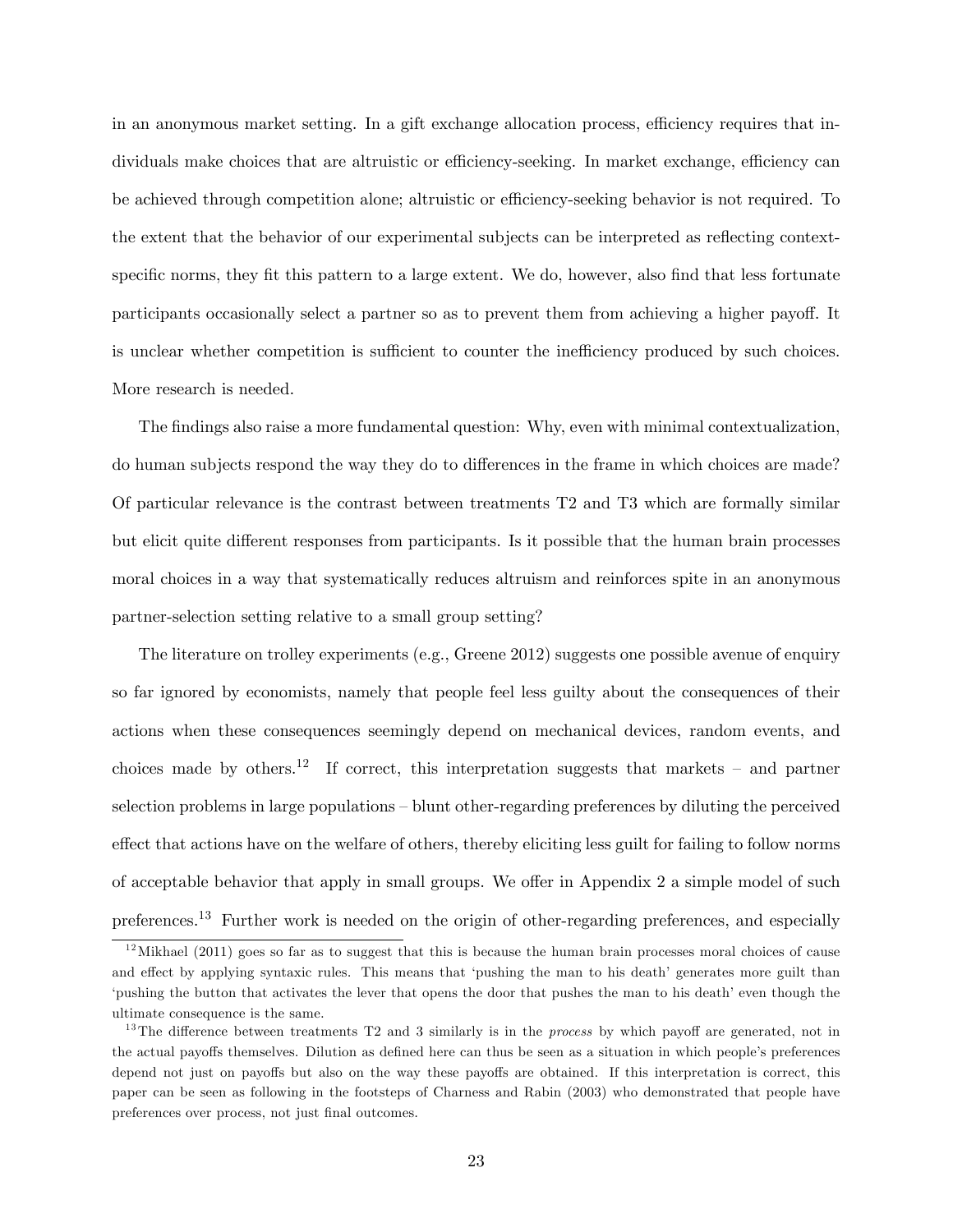the extent to which they are shaped by the decision environments over which altruistic norms apply.

# 5 References

# References

- [1] Andersen, Steffen, Glenn W. Harrison, Morten I. Lau, and E. Elisabet Rutström, (2008). "Eliciting Risk and Time Preferences," Econometrica, 76(3): 583-618, 05.
- [2] Becker, G. (1973), "A Theory of Marriage: Part I", Journal of Political Economy, 81(4): 813-46.
- [3] Blanchflower, D.G. and A.J. Oswald (2004), "Well-Being over Time in Britain and the USA", Journal of Public Economics, 88(7-8), July 2004
- [4] Bolton, G.E. and A. Ockenfels (2000), "ERC: A Theory of Equity, Reciprocity, and Competition", American Economic Review, 90(1): 166-193, March.
- [5] Bowles, S. (1998). "Endogenous Preferences: The Cultural Consequences of Markets and Other Economic Institutions", Journal of Economic Literature, 36(1): 75-111.
- [6] Charness, G. and M. Rabin (2002). "Understanding Social Preferences With Simple Tests", Quarterly Journal of Economics, 117(3): 817-869,
- [7] Camerer, C., Thaler, R. H. (1995). "Anomalies: Ultimatums, dictators, and manners", Journal of Economic Perspectives, 9(2): 209-219.
- [8] Camerer, C. (2003), Behavioral Game Theory: Experiments in Strategic Interaction. Princeton University Press, Princeton NJ.
- [9] Fafchamps, M. and F. Shilpi (2008). "Subjective Welfare, Isolation, and Relative Consumption", Journal of Development Economics, 86(1): 43-60, April
- [10] Fehr, E. and K.M. Schmidt (1999). "A theory of fairness, competition, and cooperation", Quarterly Journal of Economics, 114: 817–868.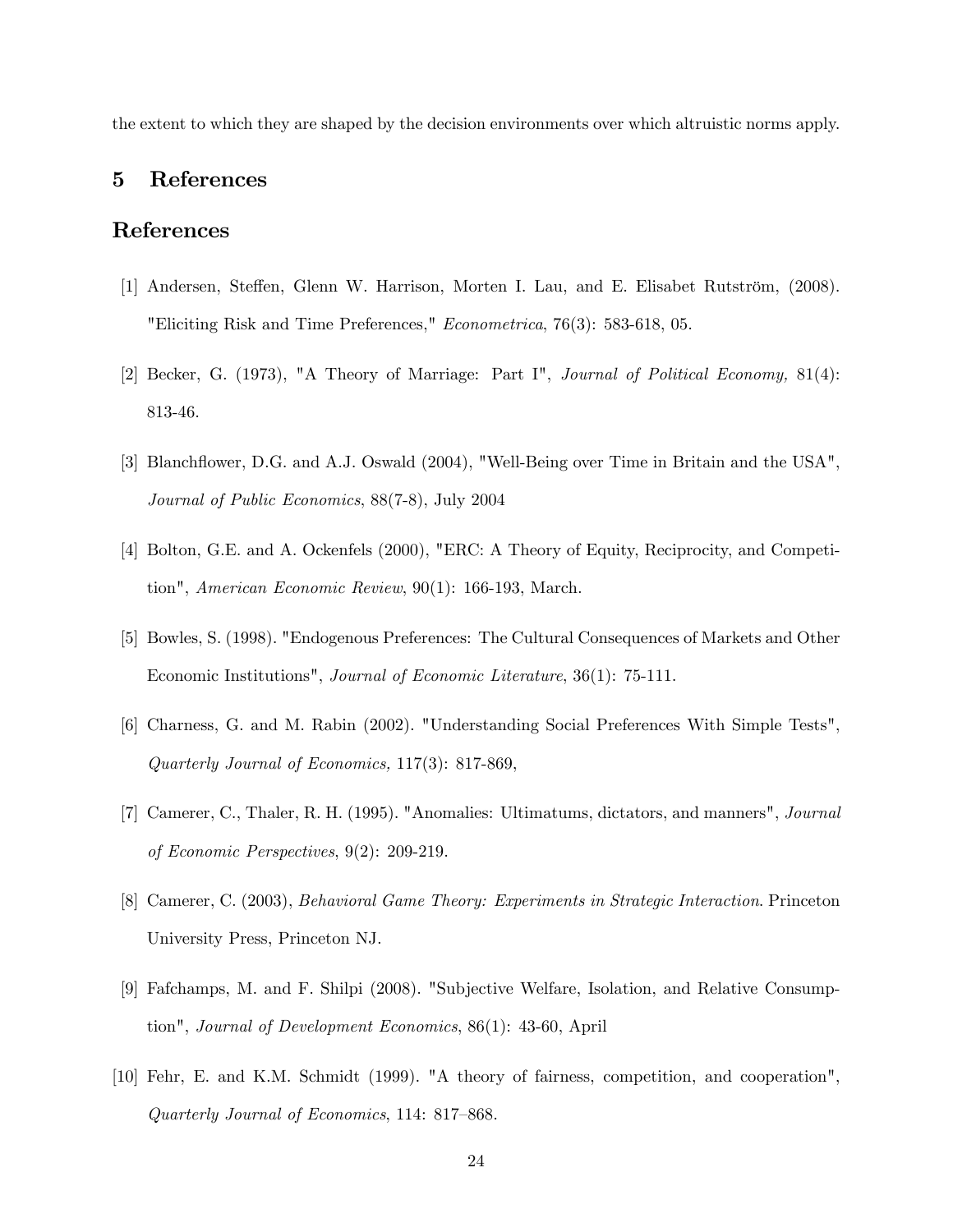- [11] Henrich, J., Boyd, R., Bowles, S., Camerer, C., Fehr, E., Gintis, H., McElreath, R., Alvard, M., Barr, A., Ensminger, J., Henrich, N. Smith, Hill, K. Gil-White,F., Gurven, M. , Marlowe,F. W., Patton, J.Q., Tracer, D. (2005), "Economic man in cross-cultural perspective: Behavioral experiments in 15 small-scale societies", Behavioral and Brain Sciences, 28(6): 795-815.
- [12] Hoffman, E., K. McCabe and V. Smith (1996), "Social distance and other-regarding behavior in dictator games", American Economic Review, 86: 653-60
- [13] Greene, Joshua (2010). "Of Trolleys and Cheaters: Automatic and Controlled Ináuence on Moral Judgment", video available at http://www.santafe.edu/research/videos/play/?id=a768d1f4-06e5-4533-8ebe-9ba3d3a5c131,
- [14] Greene, Joshua (2012). For The Greater Good: How the Moral Brain Works and How it Can Work Better, Penguin Press, New York, (forthcoming)
- [15] Ledyard, John O. (1995). "Public Goods: A Survey of Experimental Research", in J. Kagel and A. E. Roth, Handbook of Experimental Economics, 111-194. Princeton: Princeton University Press.
- [16] Luce, R.D., (1959). Individual choice behavior, John Wiley., Oxford, England
- [17] Luce, R. Duncan (2010). "Behavioral Assumptions for a Class of Utility Theories: A Program of Experiments", Journal of Risk and Uncertainty, 41: 19-27.
- [18] McPherson, M., L. Smith-Lovin and J. M. Cook (2001). "Birds of a Feather: Homophily in Social Networks", Annual Review of Sociology, 27: 415–44.
- [19] Mikhail, John (2011). Elements of Moral Cognition: Rawlsí Linguistic Analogy and the Cognitive Science of Moral and Legal Judgment, Cambridge University Press, Cambridge
- [20] Null, Claire (2012). "Warm glow, information, and inefficient charitable giving", *Journal of* Public Economics, (forthcoming)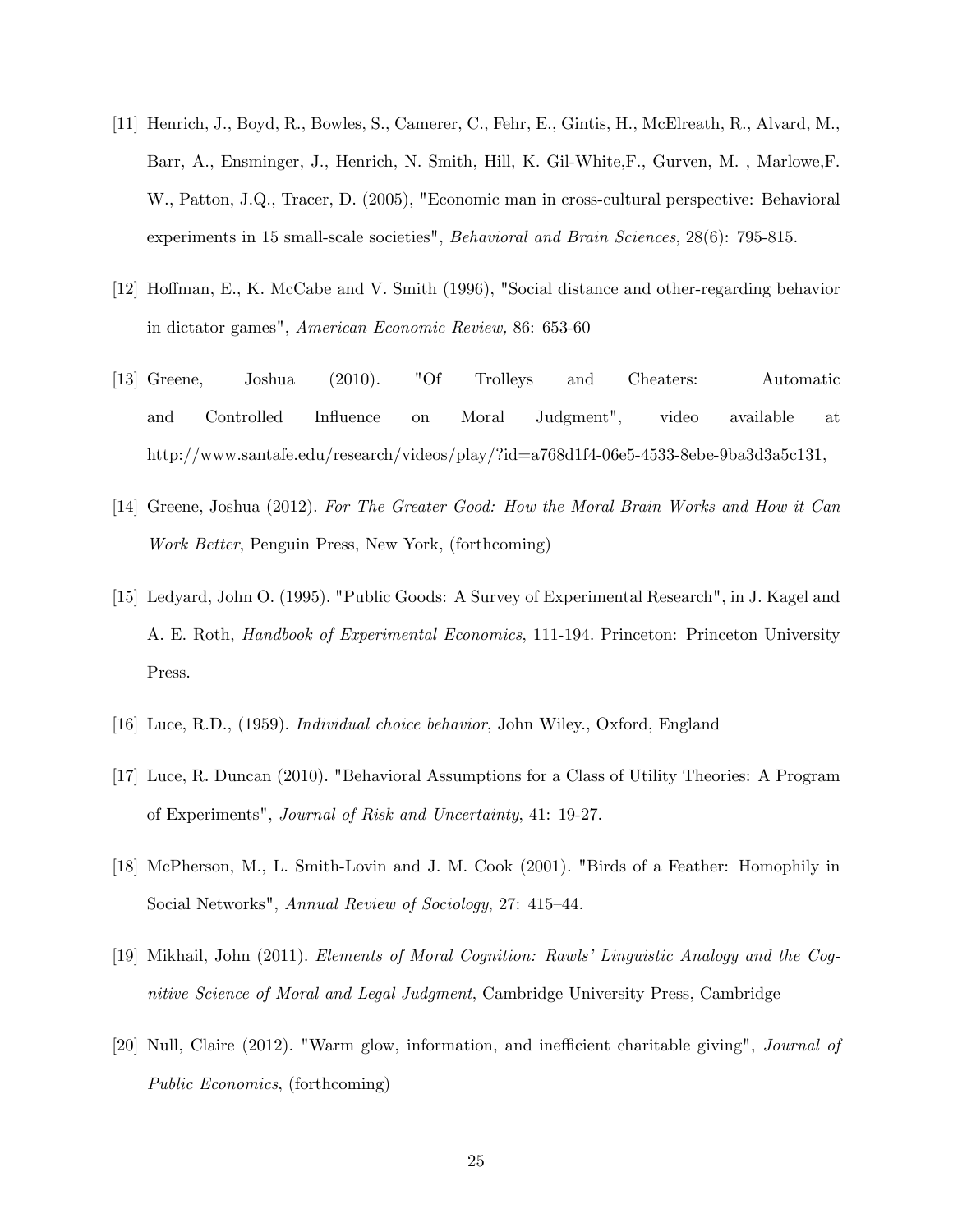- [21] Okada, Akira and Riedl, Arno, (2005). "Inefficiency and social exclusion in a coalition formation game: experimental evidence," Games and Economic Behavior, 50(2): 278-311, February.
- [22] Smith, Adam. (1759) 1976. The theory of moral sentiments, Liberty classics, edited by D. D. Raphael and A. L. Mactie. Indianapolis:Liberty Press.
- [23] Smith, Adam. (1776) 1909. Wealth of nations, Harvard Classics. volume 10, edited by C. J. Bullock. New York: P. F Collier
- [24] Smith,V.L. (1962). "An experimental study of competitive market behavior", Journal of Political Economy, 70(2): 111-37.
- [25] Smith, V. (1998), "The Two Faces of Adam Smith", Southern Economic Journal, 65(1): 1-19
- [26] Young, P. and M.A. Burke (2001), "Competition and Custom in Economic Contracts: A Case Study of Illinois Agriculture", American Economic Review, 91(3): 559-573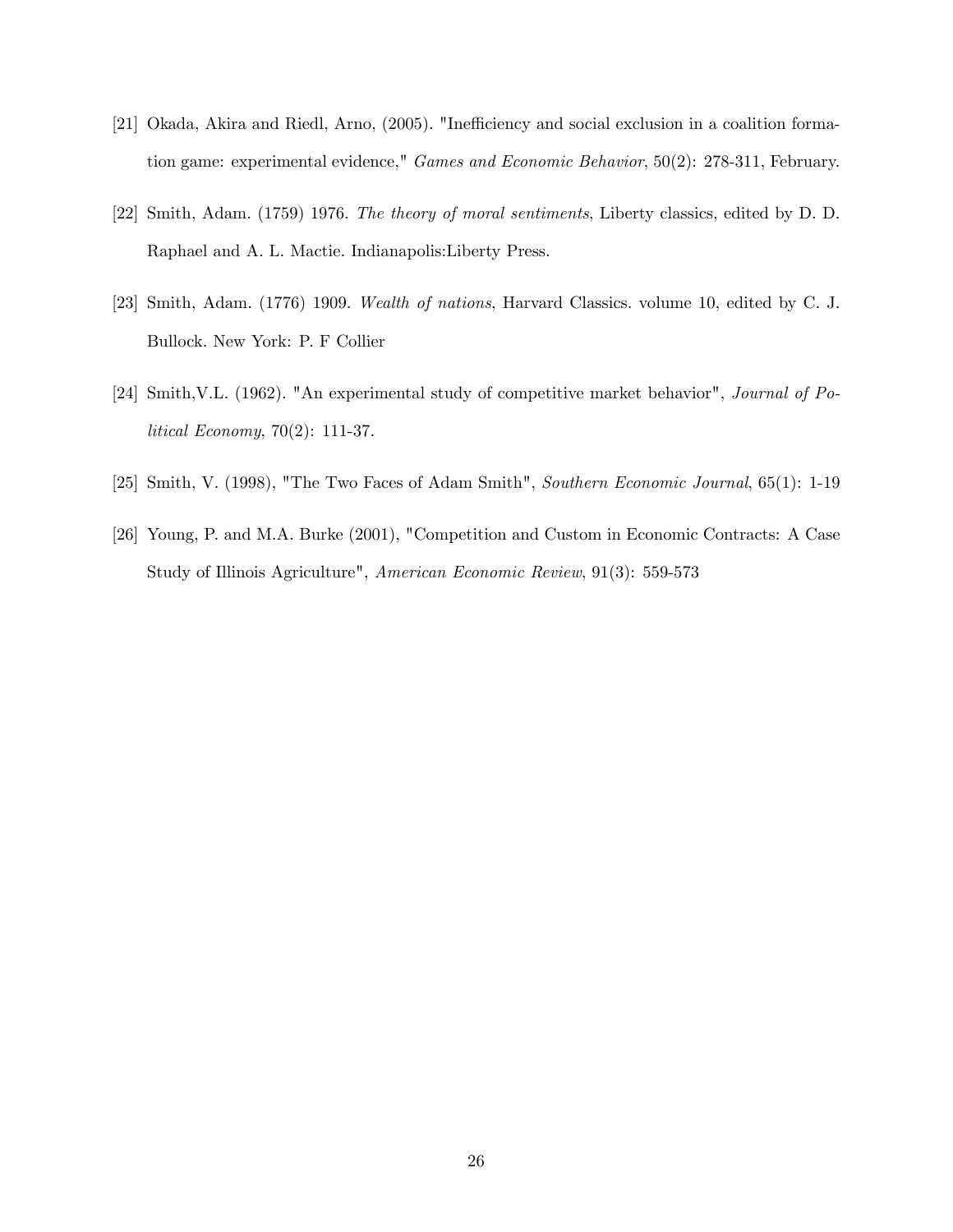## 6 Appendix 1. Experimental protocol

We consider three different versions of the second stage. The first is the "partnership formation in large groups" version, whereby participants are organized in groups of 24 divided equally into A and M categories. participants are asked to choose a partner type from the other category . If their choice is implemented, we randomly match them with one of the 12 people from the other category. The second version is the "*partnership formation in small groups*" version, whereby participants are put in groups of 4 (a high and a low type in the A category and a high and a low type in the  $M$  category). participants are asked to choose whether they would like to form a partnership with the high or low type in the other category. The last version is the "earnings division in small groups" version whereby participants are not asked to choose a partner, but are simply asked to choose between two divisions of earnings between four players. The scenarios we propose in these three treatments are perfectly equivalent in terms of their implications for efficiency and income distribution. The only variation is the salience of these implications. Importantly, we provide the same information in all treatments.

#### Treatment T3 - Partnership formation - large groups

Here each participant is asked to report whether they would prefer forming a partnership with a low or high type from the other category. The scenarios are presented on an answer sheet (see appendix 1). They are shown the distribution of earnings associated with the four different types of partnership (high  $A$  - high  $M$ , low  $A$  - low  $M$ , high  $A$  - low  $M$ , and low  $A$  - high  $M$ ), including those that do not involve them. These choices are illustrated graphically with coloured pies. The size of the pie represents the total earnings to be shared. Each earnings division corresponding to each parthnership is represented with a pie division. Participants are asked to tick one of two boxes (top 50% or bottom 50%) at the bottom of the answer sheet.

The partnership formation is implemented as follows. One of the categories  $(A \text{ or } M)$  is chosen randomly ex-post to be the leader in partnership formation (which means that the partnerships will be implemented according to their reported preferences, irrespectively of the reported preferences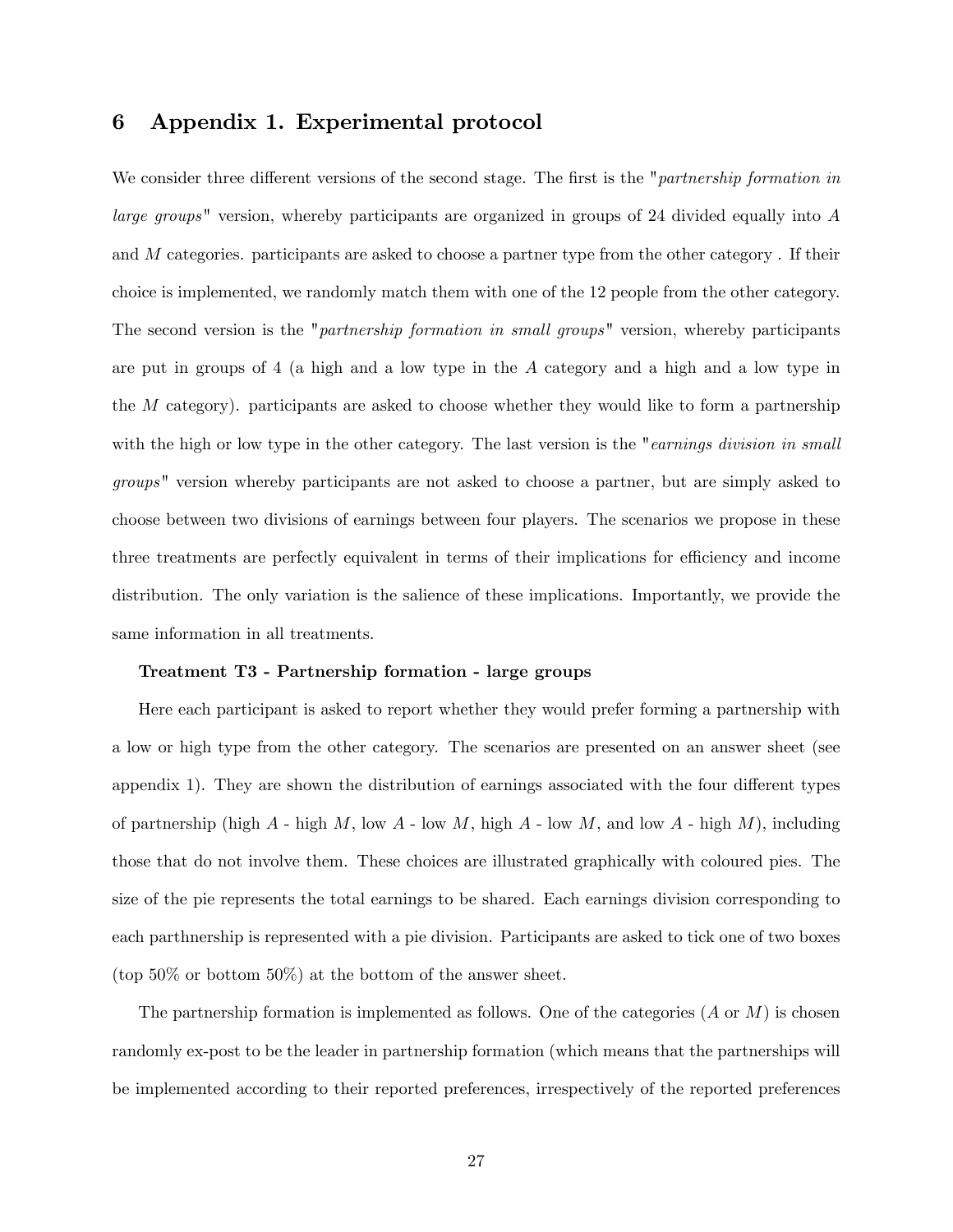made by participants in the other category). If there is more demand for one type than is available, then the scarce type is allocated in a random manner between those who have expressed a preference for it.

Table 2 describes the different parameter configurations corresponding to the different situations. Note that the payoffs are not always symmetric for low types. To be able to distinguish between selfish preferences and maximin payoff, we designed a situation where the payoff of the low type individual is not the minimum payoff. In those situations, the gains from partnership are not shared equally between the A and M partners. The addition partner gets a larger share. In those cases, a low  $A$  type who wishes to maximise the minimum payoff would choose a high  $M$ type, while if she wishes to maximise her own payoff, she would choose a low  $M$  type.

### Treatment T2 - Partnership formation - small groups

In the second treatment, participants are told that they are randomly allocated in groups of 4, composed of 2 people who did the multiplication task (one high, one low) and 2 people who did the addition task (one high, one low). They are asked again whether they would prefer forming a partnership with a low or high type from the other category. The scenarios are presented on an answer sheet (see appendix 1) in a manner similar to treatment 1, except that we now write explicitly the implication of the partnership decision for the other people in the group. They are asked to tick one of two boxes (top 50% or bottom 50%) at the bottom of the answer sheet (see Appendix 1)

#### Treatment T1 - Earnings division

In treatment participants are told that they are randomly allocated in groups of 4, composed of 2  $M$  participants (one high and one low) and 2  $A$  participants (one high and one low). They are asked to choose between two distributions of earnings that correspond to the earnings distribution in T3 and T2 (see Appendix 1). Each earnings distribution is represented by a pie division. The main difference with T3 and T2 is that to each choice is associated a single pie that represents the division of earnings between the four people in the group, instead of two pies for each of the two partnerships. Thus, the implication of the decision for efficiency and income distribution is most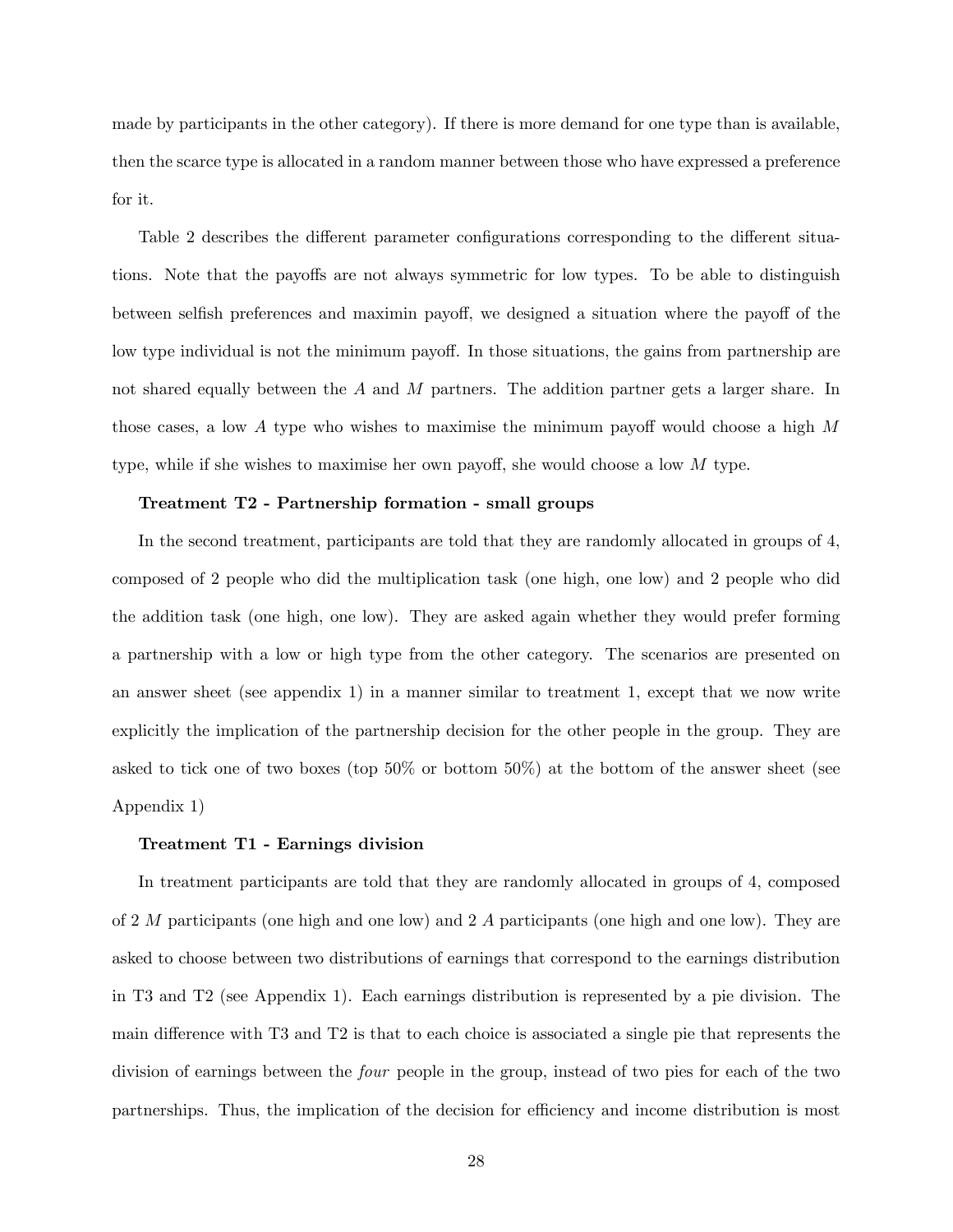salient in this last treatment. This treatment is also the closest to the dictator game designs used in the literature on social preferences (references...)

# 7 Appendix 2. Dilution

In this appendix we illustrate how altruism can become diluted in an anonymous partner-selection setting.<sup>14</sup> The trolley experiments (e.g., Greene 2012, Mikhael 2011) suggest that people feel less guilt when the consequences of their action involve mechanical devices, random events, or choices made by others. This suggests that, say, pushing an anonymous person to their death generates more guilt than pushing a button that randomly selects one of M anonymous persons to be pushed to their death. A similar constrast characterizes the difference between treatments T2 and T3: selecting in T2 a partner that leaves other experimental subjects a lower payoff may generate more guilt than indicating in T3 a preference for a partner type that, de facto, removes one partnership from the choice set of others and has similar consequences on randomly selected individuals.

To illustrate how this idea can be formalized, we construct preferences in which individuals value the consequence of their action on others differently depending on whether they affect, with certainty, one person or one of M randomly selected individuals. Let  $W_2(h)$  denote the utility gain from choosing a 'high' partner h instead of a 'low' partner l. Consider treatment  $T2$  and let this choice be efficient, so that for a subject with sufficiently altruistic preferences, we have:

$$
W_2(h) \equiv \pi_i^h - \pi_i^l + \beta \sum_{j \neq i, j \in N_i} (\pi_j^{h_i} - \pi_j^{l_i}) > 0
$$

where  $\beta \leq 1$  is a parameter capturing the strength of altruism,  $N_i$  is the set of four subjects that includes i, and  $\pi_j^{h_i} - \pi_j^{l_i}$  is the effect that player i has on the payoff of player j in  $N_i$  when choosing h.

In treatment  $T3$ , the effect on the payoff of others is essentially the same as in treatment  $T2$  but  $i$  does not know which exact players will be affected. The expected efficiency gain from choosing a

<sup>&</sup>lt;sup>14</sup>More sophisticated models can be written  $-$  e.g., models in which subjects have preferences on whether they interfere or not with other subjects' choices – but they would take us too far from the object of this paper, which is primarily empirical.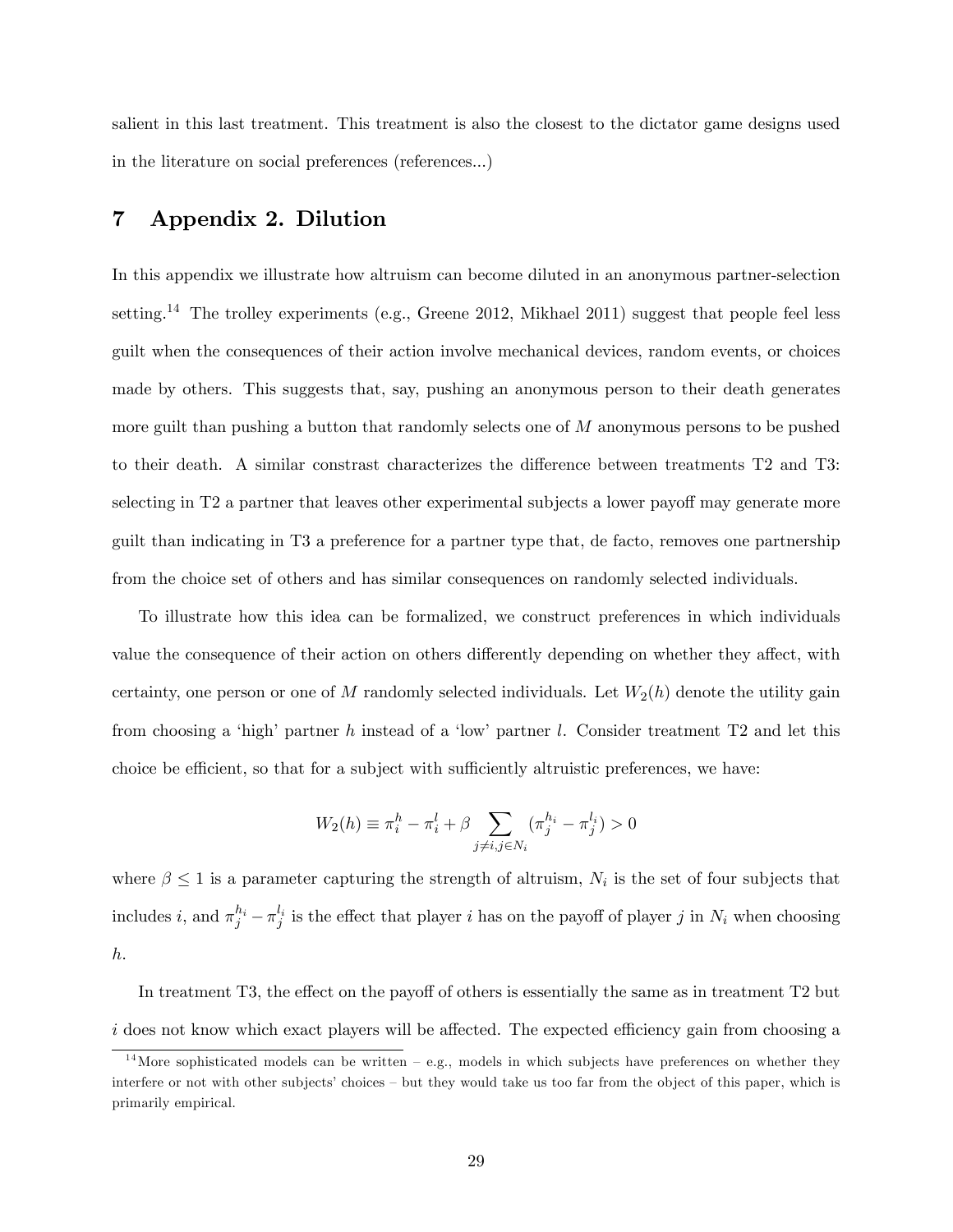partner h can now be written:

$$
W_3(h) \equiv \pi_i^h - \pi_i^l + \beta \sum_{j \neq i,j=1}^{24} E[\pi_j^{h_i} - \pi_j^{l_i}]
$$

Realized payoffs are as in treatment  $T2$ , but the identity of the three individuals affected by  $i$ 's decision has not yet been determined. It is this difference that opens the door to a possible dilution effect as follows.

Let us first consider  $i$ 's randomly assigned partner and, without loss of generality, assume that this person belongs to category M. The effect of *i*'s choice on this person's payoff is  $\pi_j^{h_i} - \pi_j^{l_i}$ ; other possible high  $M$  partners are unaffected by i's decision so that for them the effect is 0. The total effect of i's choice on the expected payoff of high  $M$  subjects is thus:

$$
\sum_{j=1}^{6} E[\pi_j^{h_i} - \pi_j^{l_i}] = \sum_{j=1}^{6} \frac{1}{6} (\pi_j^{h_i} - \pi_j^{l_i}) = \pi_j^{h_i} - \pi_j^{l_i}
$$
 (7)

Similar calculations can be done for subjects in the other two category  $\times$  type groups. We get:

$$
W_2(h) = W_3(h)
$$

which predicts that, in the absence of dilution, individuals should make identical decisions under treatments 2 and 3.

Let us now introduce a dilution parameter  $\alpha \geq 1$  and rewrite (7) as:

$$
\sum_{j=1}^{6} E^{\alpha} [\pi_j^{h_i} - \pi_j^{l_i}] = \sum_{j=1}^{6} \left(\frac{1}{6}\right)^{\alpha} (\pi_j^{h_i} - \pi_j^{l_i}) \leq \pi_j^{h_i} - \pi_j^{l_i}
$$
\n(8)

with strict inequality if  $\alpha > 1$ . The effect on the other two category  $\times$  type groups can be handled in the same way. Equation (8) is equivalent to positing that individuals underweigh the probability that they affect other players, and is formally similar to probability weighting in prospect theory. With  $\alpha$  large enough,  $\sum_{j=1}^{6} \left(\frac{1}{6}\right)$  $\frac{1}{6}$ )<sup> $\alpha$ </sup> ( $\pi_j^{h_i} - \pi_j^{l_i}$ ) tends to 0 and we have:

$$
W_3(h) = \pi_i^h - \pi_i^l
$$

which corresponds to selfish preferences: with enough dilution, people no longer take into account any efficiency cost they impose on others, and pursue their own material welfare only.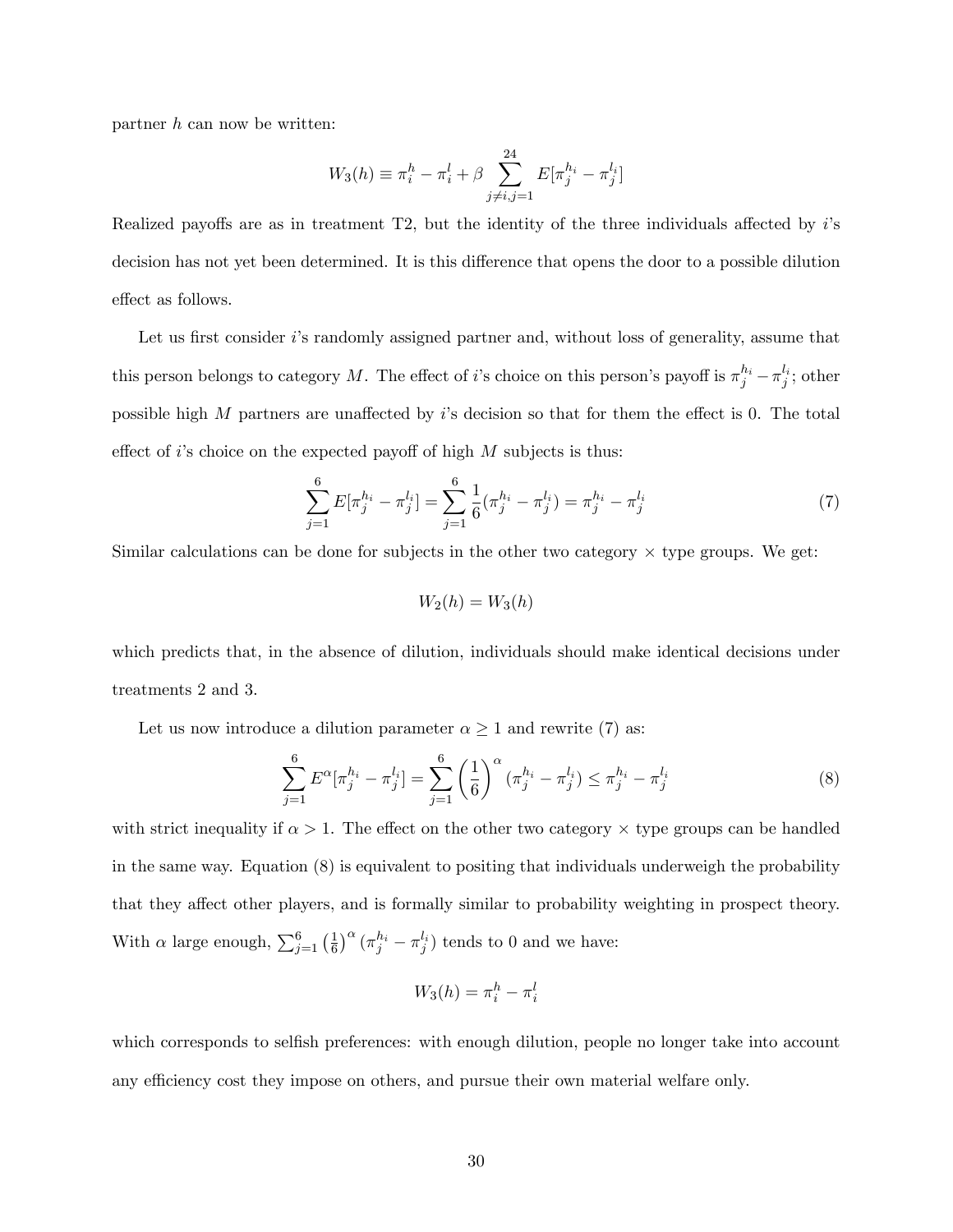# 8 Reject

### 8.0.1 Hybrid preferences

So far we have focused on the simple preference archetypes used in designing the experiment. As robustness check, we now examine the extent to which experimental results can be explained by alternative other-regarding utility functions, namely, altruistic and inequality averse.<sup>15</sup>

For altruistic preferences, we consider a utility function of the form  $u_i^7 \equiv \ln(\pi_i) + 0.5 \ln(\pi_{-i})$ where  $\pi_{-i}$  is the average payoff of the three other participants affected by *i*'s choice, i.e.,  $\pi_{-i} \equiv$  $\sum_{j\neq i,j\in N_i}\pi_j$ . Value 0.5 is selected to capture an intermediate level of altruism.<sup>16</sup>

We consider several versions of inequality aversion. The first version posits that player  $i$  only cares about the payoff of his/her selected partner k. We follow Okada and Reidl  $(2005)$  and posit a utility function of the following form:

$$
u_i^8 \equiv \pi_i - \frac{1}{2} |\pi_i - \pi_k|^- - \frac{1}{3} |\pi_i - \pi_k|^+
$$
\n(9)

where  $|\pi_i - \pi_k|$ <sup>-</sup> is  $\pi_k - \pi_i$  if  $\pi_i < \pi_k$  and 0 otherwise, and  $|\pi_i - \pi_j|$ <sup>+</sup> is  $\pi_i - \pi_k$  if  $\pi_i > \pi_k$  and 0 otherwise. Parameter values  $1/2$  and  $1/3$  are selected to capture an intermediate level of inequality aversion. The second version  $u_i^9$  replaces  $\pi$  by  $\ln(\pi)$  throughout in (9). The third version includes all three participants that  $i$  may affect by his/her choice. This yields:

$$
u_i^{10} \equiv \ln(\pi_i) - \frac{1}{2} \sum_{j \neq i, j \in N_i} |\ln(\pi_i) - \ln(\pi_j)|^- - \frac{1}{3} \sum_{j \neq i, j \in N_i} |\ln(\pi_i) - \ln(\pi_j)|^+
$$

For each utility function considered in this paper  $-\theta$  the six archetypes plus the above four utility functions – we calculate  $\Delta u_i \equiv u_i^h - u_i^l$ , that is, the utility gain from choosing a high type as partner (or equivalent in T1). We then estimate regressions of the form:

$$
Pr(y_i = 1) = \alpha_0 + \alpha_1 \Delta \pi_i + \alpha_i (\Delta \pi_i)^2 + \beta_1 \Delta u_i^m + \beta_2 (\Delta u_i^m)^2 + \beta_3 \Delta \pi_i \Delta u_i^m + \varepsilon_i \tag{10}
$$

for  $m = \{2,...10\}$  separately for each of the three treatments. As before, all  $\Delta u_i^m$  are normalized to have the same unit standard deviation. Own payoff is included in all regressions since it has been

 $15$ Because the experiment was not designed to test these preferences, power may be weak, especially for preference functions that happen to be correlated with own payoffs in our experiment.

 $^{16}\rm{O}$  values of the altruism coefficient do not affect the conclusions.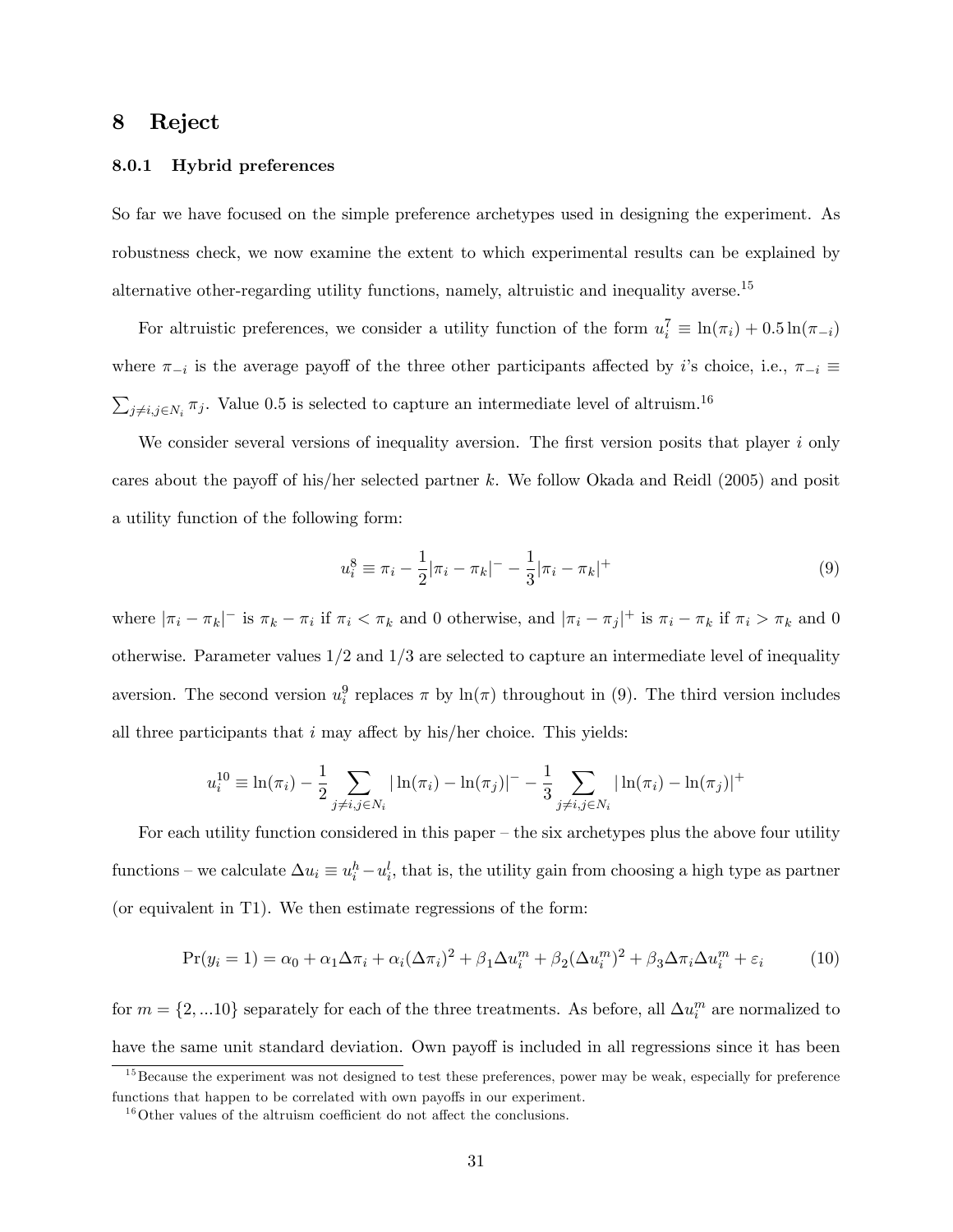shown to be dominant in all treatments and payoff categories. Regression model  $(10)$  is best seen as a hybrid model allowing different types of preferences to influence choices. Since the regression coefficients themselves are difficult to interpret, we present instead the average marginal effect of  $\Delta \pi_i$  and  $\Delta u_i^m$  on  $E[y_i]$ .

We also present the marginal rate of transformation (MRT) between the two (selfish and otherregarding) preferences  $\frac{d\Delta u_i^m}{d\Delta \pi_i} = -\frac{\partial E[y_i]/\partial \Delta \pi_i}{\partial E[y_i]/\partial \Delta u_i^m}$  $\frac{\partial E[y_i]/\partial \Delta \pi_i}{\partial E[y_i]/\partial \Delta u_i^m}$ . The MRT measures by how much  $\Delta u_i^m$  has to increase to keep  $E[y_i]$  constant in order compensate for a unit decrease in own payoff  $\Delta \pi_i$ . It is the slope of the indifference curve between  $\Delta u_i^m$  and  $\Delta \pi_i$  evaluated at the average.<sup>17</sup> The more negative the MRT is, the more  $\Delta u_i^m$  has to increase, and thus the less i cares about  $\Delta u_i^m$ . If the slope is  $-1$ , participants care on average equally for their own payoff and  $u_i^m$ .

Results are given in Table 9. The first five sets of marginal effects correspond to the five archetypes used above. Earlier findings are confirmed: efficiency considerations are significant in treatments T2 and especially T1 (MRT close to -1); invidious preferences are significant in treatment T3; maximin and equity only preferences appear with the wrong sign, especially in treatment T1, a finding consistent with invidious preferences; and little evidence of homophily.

Results using an altruist utility function are contrasted. In treatment T3 altruism has the wrong sign, a result consistent with invidious preferences. But in treatments T2 and especially T1,  $\Delta u_i^m$  becomes positively significant while  $\Delta \pi_i$  no longer is. This suggests that the altruist utility function does a good job of predicting participants' choices in  $T2$  and  $T1$  – but not in T3. This is remarkable given that the correlation coefficient between  $\Delta u_i^m$  and  $\Delta \pi_i$  is 0.9 for altruism.

We are less successful with inequality, which is the focus of the last three results of Table 9. Inequality aversion with respect to the chosen partner gets a small coefficient and is never statistically significant. If we use logs instead of levels, the estimated marginal effect becomes significantly negative. The same holds if we compute inequality aversion with respect to the three participants affected by  $i$ 's choice: the marginal effect is significant but with the wrong sign. How much weight we should ascribe to these findings is unclear, given that the coefficient of correlation

<sup>&</sup>lt;sup>17</sup>Since positive values of the MRT are meaningless, we only report negative values.